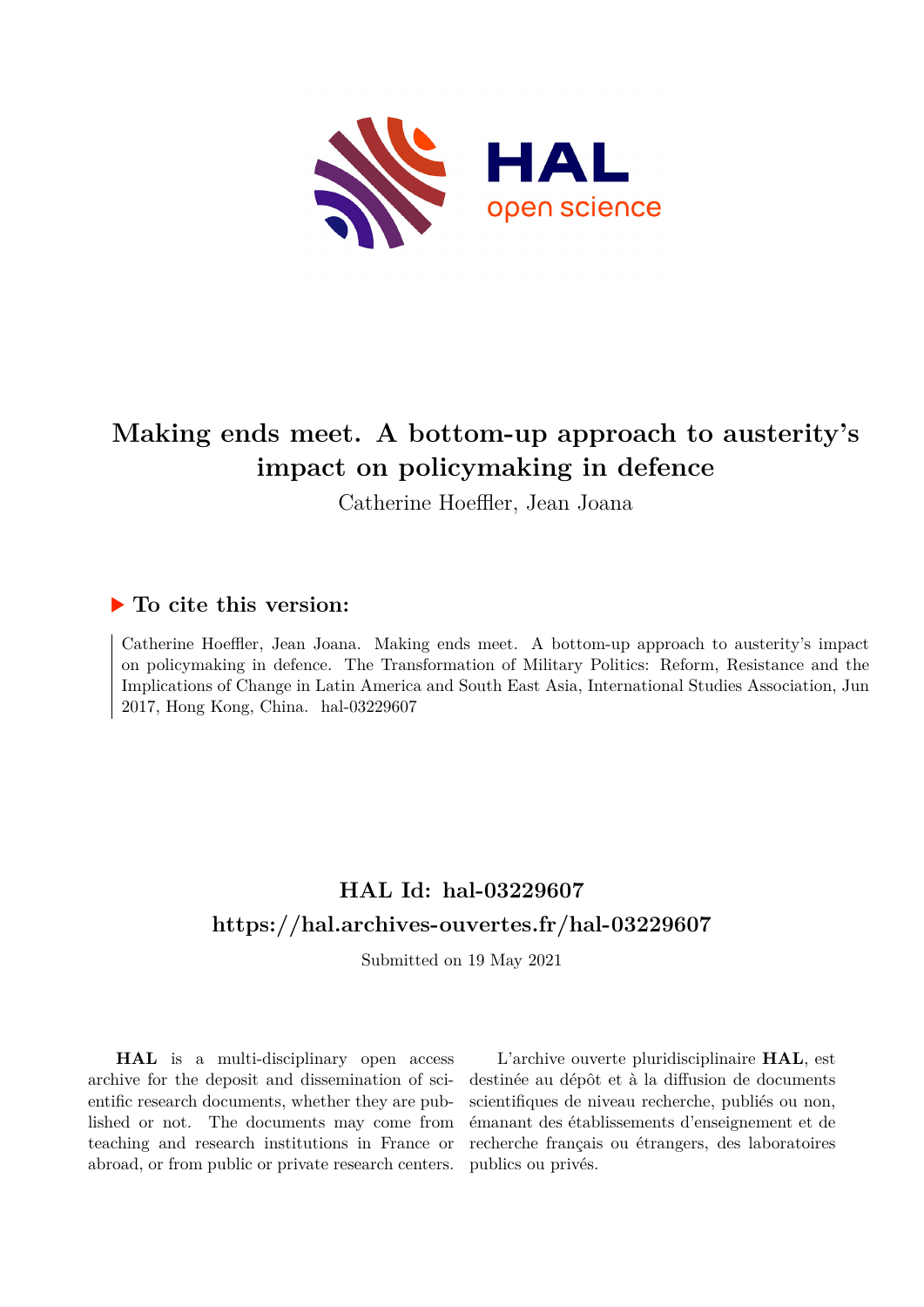# **Making ends meet. A bottom-up approach to austerity's impact on policymaking in defence**

Catherine Hoeffler, European School of Political and Social Sciences, Catholic University of Lille & Jean Joana, Université de Montpellier

Paper presented at ISA Conference, Hong Kong 2017. Very rough first draft !

### **Abstract**

Political science accounts of the debt crisis in Europe have highlighted the changes observable in national and European policymaking. These changes have vastly showed an emphasis on economic imperatives and more precisely on the crisis' impact on public expenditure. Defence policy offers a particularly interesting perspective on the politics of state adaptation to spending cuts. While being at the core of state sovereignty, this policy has not been immune to attempts at decreasing public expenditure. Yet, we argue that contrary to many accounts so far, the crisis' impact cannot be solely analysed through the mere budget numbers. Based on neo-institutionalism and public policy analysis, this paper demonstrates that actors have lessened the crisis' impact through their use of defence acquisition instruments. They have shown three strategies to decrease the impact of budgetary cuts: compensation, delaying and re-categorizing acquisition procedures.

**Key words**: Defence expenditures; budget cuts; France; defence; arms procurement; military policy; austerity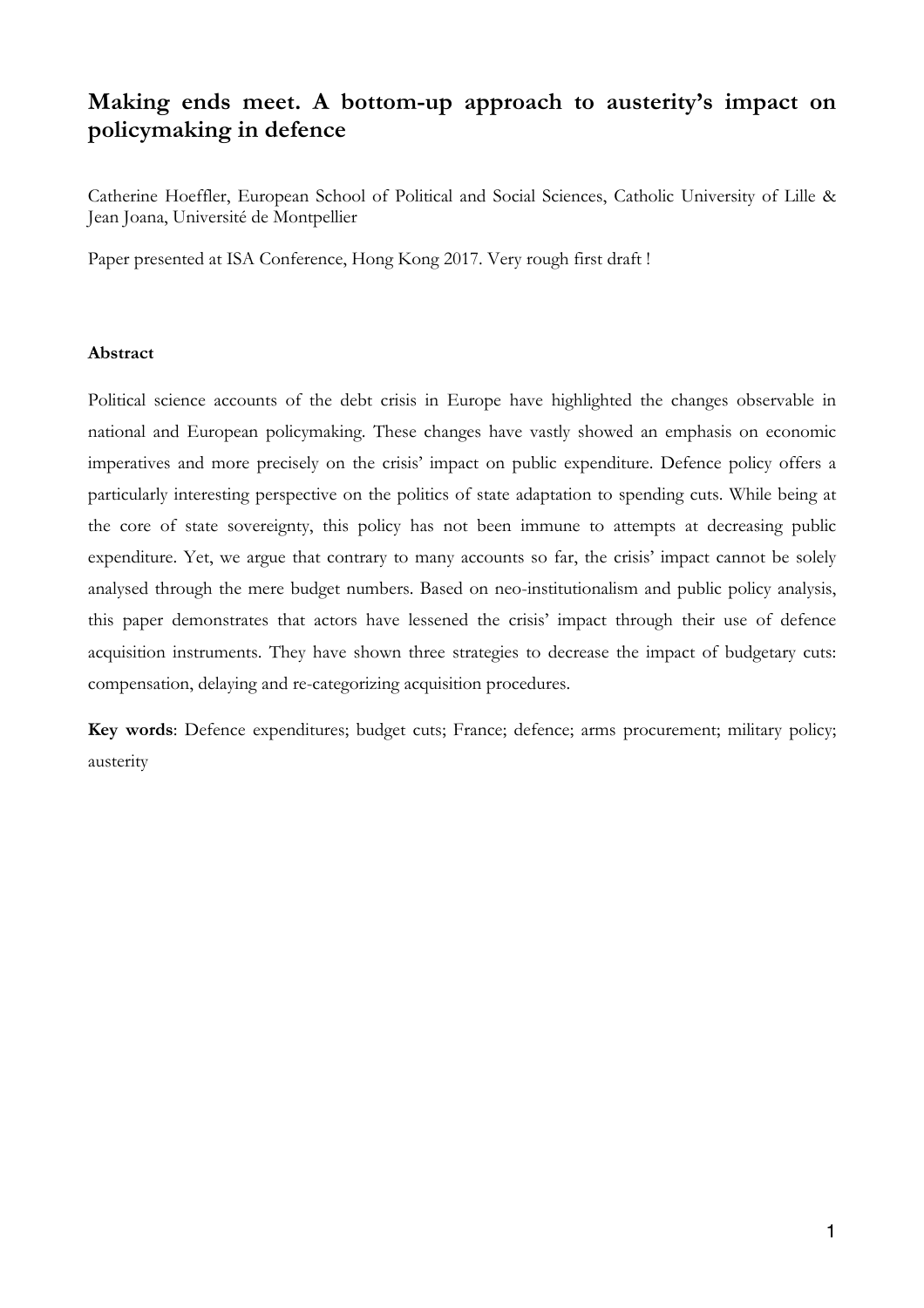### **1. Introduction: What does austerity politics change, by the way? Going beyond spending cuts**

The 2007 financial crisis has profoundly changed public policies across Europe. Going back to a fundamental issue in political economy (Gourevitch, 1986; Scharpf, 1991), scholars from comparative political economy and public policy analysis question the impact of this crisis on nation-states' economies and policymaking (Bermeo and Pontusson 2012; Kickert and Randma-Liiv, 2015; Peters 2011; Peters and Raess 2012; Pontusson and Raess, 2012). Even though the crisis is according to many a direct consequence of the neoliberal turn in the late 1970s-early 1980s in Europe, it apparently has not fundamentally questioned the core tenets of (neo-)liberal reforms (Crouch, 2911; Schmidt and Thatcher, 2013). In that respect, austerity<sup>1</sup> has become highly valued across Western governments (Blyth, 2013; Schäfer and Streeck, 2013). While the objectives of austerity have appeared much before the financial crisis, the latter has empowered pro-austerity actors and ideas (Hassenteufel and Saurugger, forthcoming), so much so that spending cuts seem to have become the 'new normal' after decades of policy expansion. What an impact the crisis or austerity politics have had on specific policies has therefore been approached by a battle about the budget numbers: more or less austerity, as evidenced by more or less spending cuts.

However, spending cuts only constitute the tip of the iceberg when it comes to policy change. While spending cuts are useful devices to track budgetary evolutions, taking them as a measure of austerity's impact begs a fundamental question: how do spending cuts affect a given policy? Policy decisions are rarely if ever implemented one-to-one. How bureaucrats translate, shape, mitigate spending cuts thus determines *if and how* a policy changes. We therefore contend that spending cuts are but one step in the process of analyzing change: taking seriously austerity's impact requires us to re-conceptualize what austerity politics actually changes by including how these spending cuts are implemented. Building on implementation approaches in public policy and institutional change theories (Hall, 1993; Pierson, 1993, 2004; Lascoumes and Le Galès, 2005; Streeck and Thelen, 2005; Mahoney and Thelen, 2009; Saurugger, 2013), this article aims at filling this gap by shedding light at austerity through its construction and implementation, that is, how spending cuts are handled with by bureaucrats. This bottom-up reconceptualization of austerity's impact on policy is beneficial to a better understanding of austerity itself. It also better addresses the more practical question of whether austerity undermines state capacities.

 $<sup>1</sup>$  Blyth defines austerity as "a form of voluntary deflation in which the economy adjusts through the reduction of wages,</sup> prices, and public spending in order to restore competitiveness which is (supposedly) best achieved by cutting the state's budget, debts, and deficits" (2013: 12).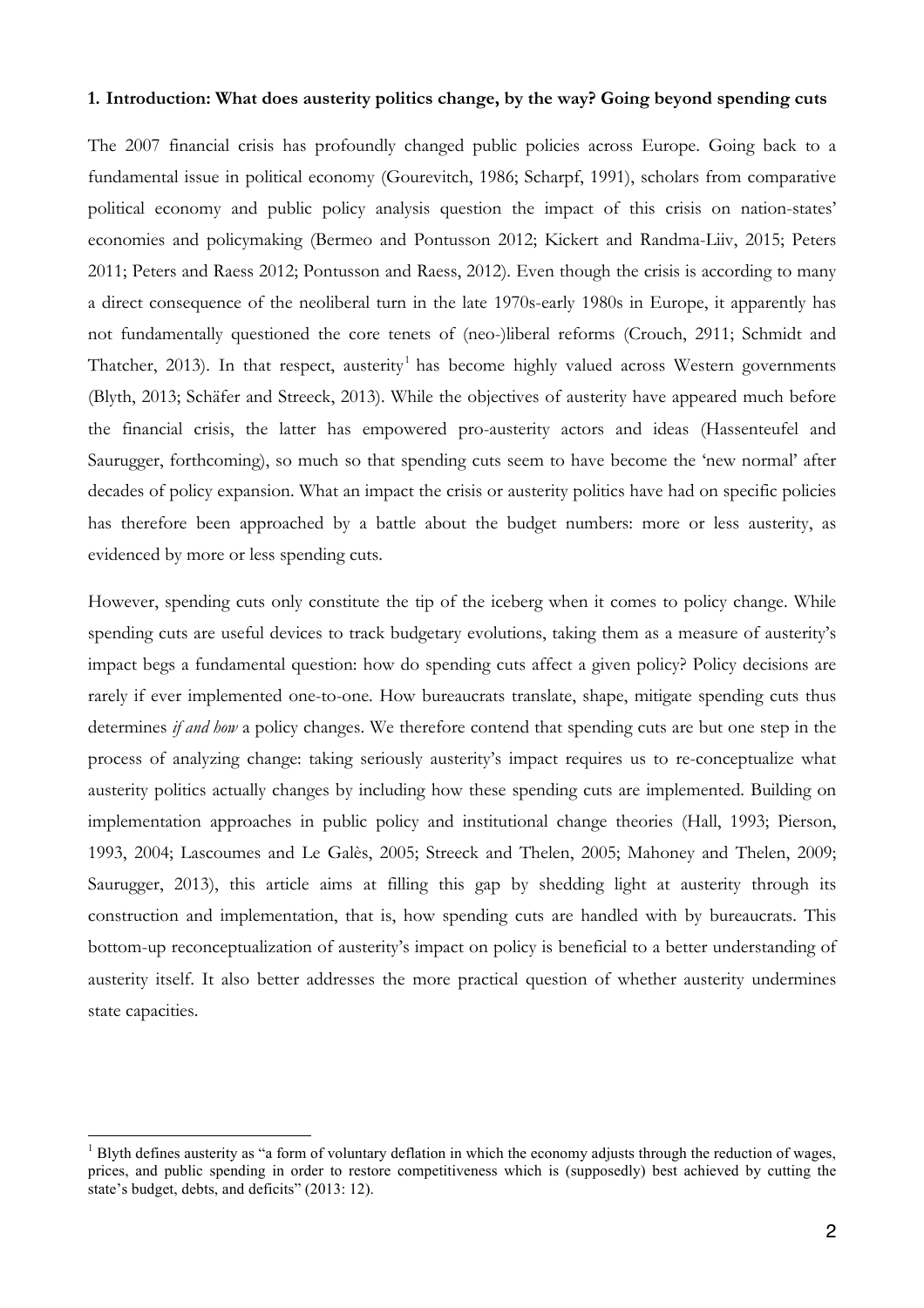This article applies this bottom-up approach to French defence policy between 2008 and 2015. Notwithstanding its shortcomings, this case analysis is interesting at different levels. First, French defence posture and ambitions made spending cuts appear unlikely. Nonetheless, defence has suffered many cuts throughout that period, with analysts and officials disagreeing over whether or not these constitute a threat to French defence capacity. Second, given France's strong bureaucracy and industry, defence policy is an interesting case to further implementation and institutional change theories as the number of layers, the expertise and discretion of French military bureaucracy are likely to lead bureaucrats to resist policy change in any way possible. To analyse austerity's impact from a bottom-up perspective, we chose therefore to focus on the period where austerity has been translated into spending cuts. We have thus tried to analyse how these spending cuts have been constructed within the Ministry of defence's budget and how at a second stage actors have handled them at the level of armament programs and military acquisition procedures. We aimed at looking if actors had implemented cuts (was there less money?) and if so, to what changes had this led. For our purpose, we relied on primary sources such as reports by the MoD, the Court of Audits and the Parliamentary Defence Committee in order to trace the controversies surrounding spending cuts in the realm of defence. We completed this material with interviews with officials from the MoD and the Parliamentary Defence Committee. This information allows us a nuanced tracing of the policymaking processes and the actors' use of different policy procedures.

Our analysis reveals an unexpected picture of how austerity impacts policy-making, Our results pertain specifically to two scholarly debates. First, our paper contributes to the literature on policy change. While they have not altered fundamental policy goals in Hall's typology (1993), spending cuts have led to changes in policy instruments and their uses and settings. In line with an actor-centered account of implementation and institutional change theories, we find that bureaucrats were able to mitigate spending cuts' impact by using the full spectrum of available strategies in order to fulfill policy goals and minimize change; in short, bureaucrats innovate to maintain the status quo. We concur with authors who stress the long-term radical impact of marginal changes (Streeck and Thelen, 2005). We argue that these first and second order "small" changes do matter for two reasons: (i) they can lead to a third order change since initial policy values and goals can increasingly appear as anomalies once they don't fit with policy procedures. And (ii) these changes matter as they pertain to a fundamental feature of policymaking: they introduce a high level of uncertainty to policymaking, by disrupting 'normal', predictable and planned procedures and make adaptive, ad hoc strategies the norm<sup>2</sup>. This leads to our second result, which concerns the debate about austerity's impact. Whatever its impact on budget through spending cuts, austerity is hard to pin down to actual numbers: finance programming is hardly

 $\overline{a}$ 

<sup>&</sup>lt;sup>2</sup> This is not an entirely true phenomenon, but spending cuts have fed into and reinforced the dynamic.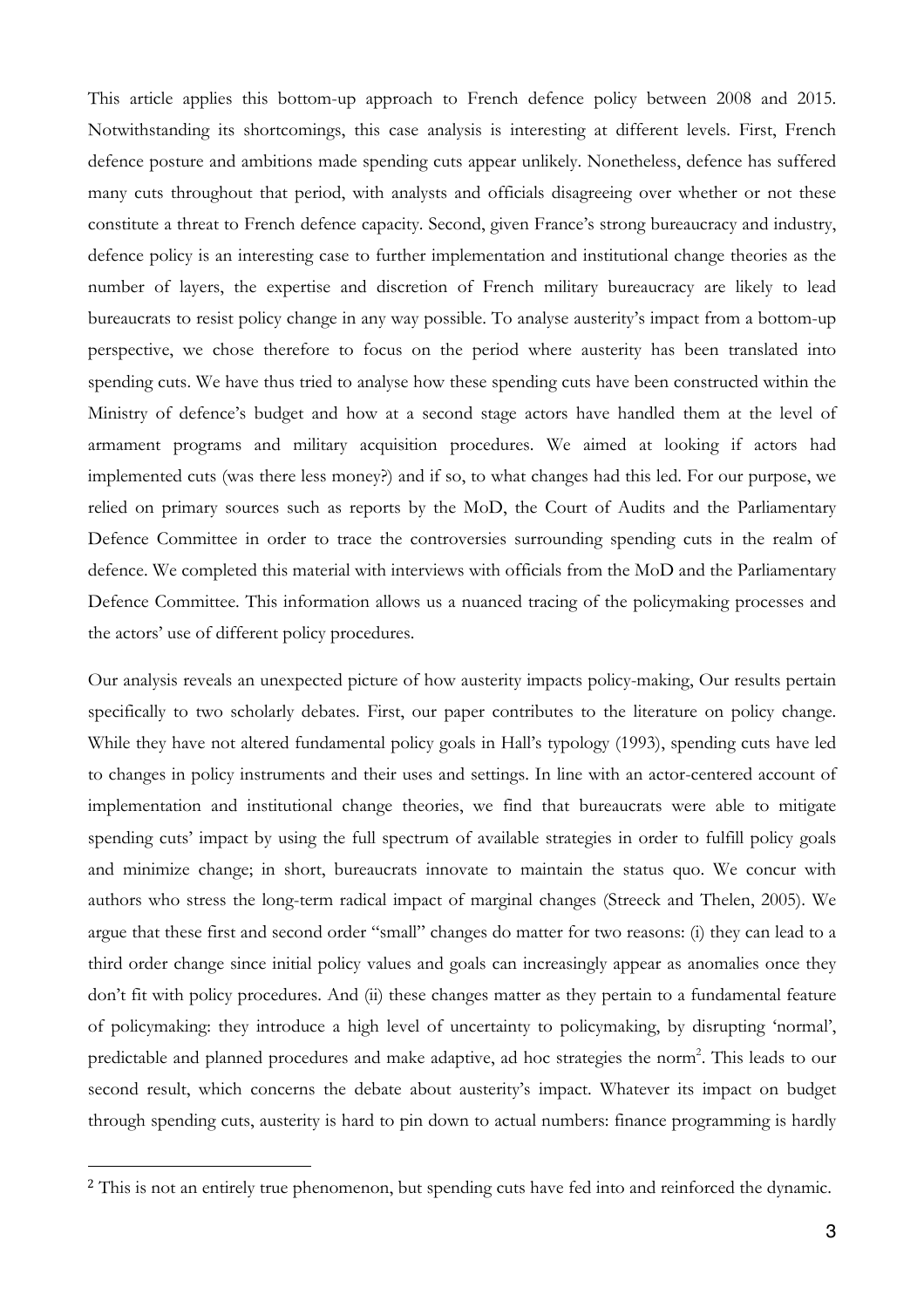ever respected, and actors' strategies to cope with cuts makes it hard if not impossible to establish what an impact spending cuts had in terms of defence capacity. This impossible task of measuring austerity's impact on the ground should neither discourage us from adopting a bottom-up strategy nor should it make us think that austerity has no impact given bureaucrats' expected resistance. Rather, our argument is that beyond its impact on budgets, austerity politics induce a much more fundamental and long term change: it disrupts policymaking by changing policy instruments, and by this, changes the nature and capacity of state planning.

This paper proceeds in five parts. The next section discusses how austerity's impact has been analyzed by spending cuts so far and shows some limits to this approach. The third section lays out our theoretical contribution through which we reconceptualize how to address austerity's impact from a bottom-up approach: most importantly we develop our model of three strategies available to bureaucrats in order to cope with spending cuts (compensation; delaying; re-categorizing). The following three sections are each devoted to one of these strategies. We then conclude by discussing the implications and limits of our results.

## **2. Capturing austerity through spending cuts. Strengths and limits of taking budget numbers as an indicator of the crisis' impact**

#### **2.1. Focusing on budget evolution: how austerity is hitting on defence capabilities**

Dealing with change when it comes to defence policy is not politics as usual. As in many countries, the French defence policy is usually characterized in comparative politics, foreign policy analysis and public policy analysis by its inertia or continuity (Irondelle and Joana, 2004; Cohen, 1994; Vennesson, 2000). Defence policy is considered as being a highly institutionalized policy, organized around strong norms (Gaullism and French « grandeur policy » in our case) and interests, as codified in organizations and rules. In that account, French defence policy is not expected to change much because of the crisis: actors are likely to isolate this policy from cuts in public spending. Both a cross-party consensus on the Gaullist tradition of military autonomy, public and private actors' interests, and the power of the MoD within the government are supposed to prevent any kind of significant changes. Yet, these accounts reveal insufficient, since they don't account for recent budget cuts.

For obvious reasons, money has always represented a huge issue for security studies. In that sense, many authors in security studies and defence economics have used the defence policy budget as a proxy to analyze and measure the crisis' impact. Some authors focus at the macro level through the analysis of the crisis's impact on strategic capabilities and geopolitical influence. Evans, for instance, analyses the US domestic budget crisis's consequences on US policy towards Southeast Asia (Evans 2013). Paul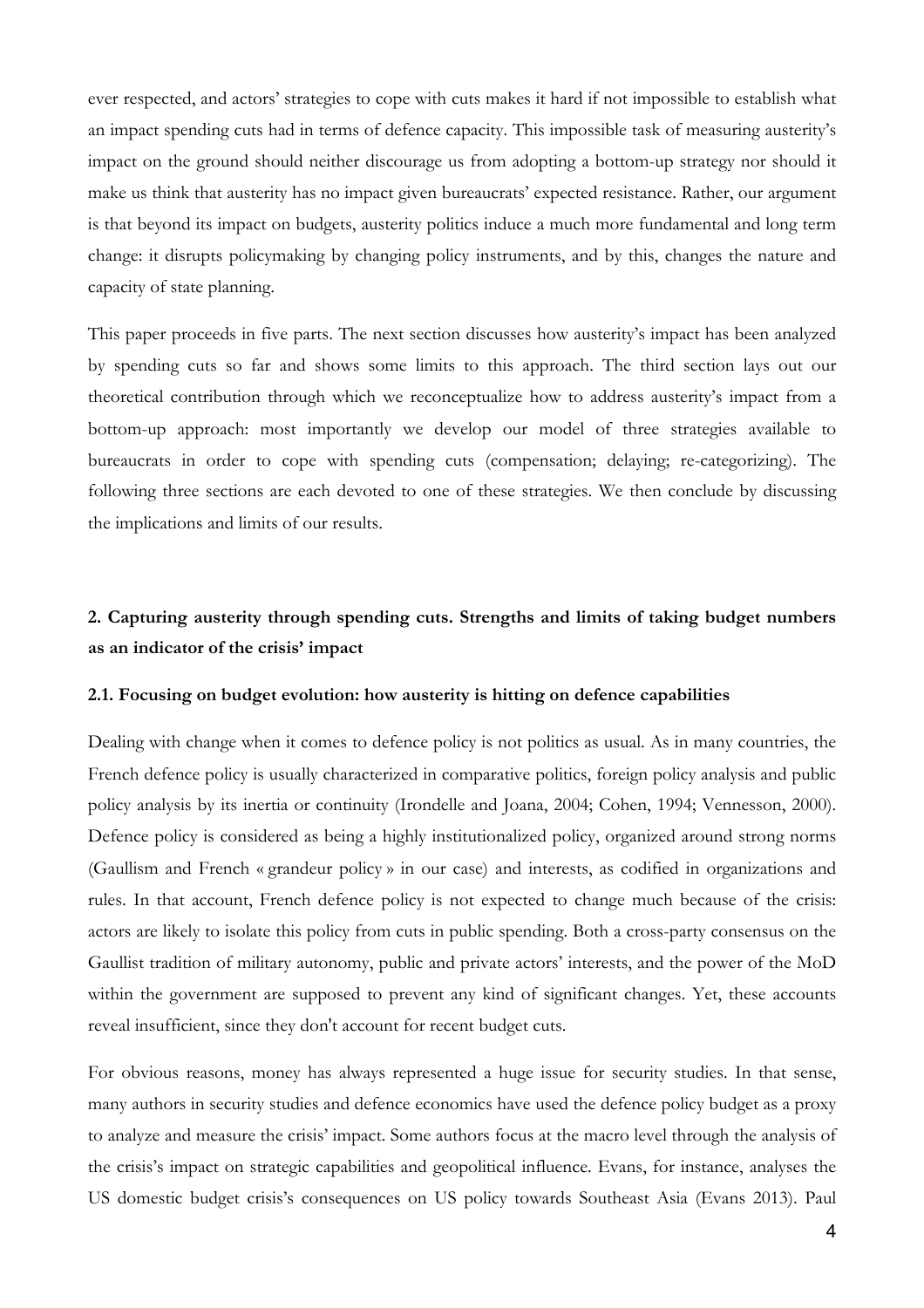Cornish analysed Britain's Strategic Defense Review adopted by the government in the wake of the financial crisis. He underlines that the incremental budget reductions planned in the SDR will have a long-term impact on UK's strategic influence (Cornish, 2010). Stephen Larrabee, Stuart Johnson and their colleagues studied the crisis's impact on NATO countries: beyond mere short-term effects, budgetary cuts may question NATO countries' ability to set up ambitious military operations in the long run (Larrabee et al., 2012). More precisely, they argue that what has changed depends on the countries. Regarding military ambitions, only the UK has clearly reduced its goals, whereas other governments have not clearly drawn the consequences of the crisis on their military ambitions. This also led countries to renew their promotion of multilateral cooperation, showing persistent differences among states as to which arena (NATO, EU, ad hoc groupings) to privilege in that respect.

The impact of spending cuts on the military capabilities of European countries is a concern shared by many authors. According to Keller (2011), capability gaps caused by budgetary cuts are visible in all EU countries and this is very preoccupying given that member states had all acted on their own without any coordination. Indeed, Mölling and Brune underline that EU member states have each adopted very dissimilar strategies through the crisis (2011).

At a more meso level, Meese calls for a thorough analysis of the politics of the US defence budget and of its evolution (Meese, 2014). Although he does not go as far as to test his claims, he makes a strong case in favor of studying the impact of the way government reduce budgets in times of crisis, relying on budget management literature (Schick, 1983; Lieberman, 1991). Getting somewhat more specific than talking about the crisis's impact on countries' influence as well, Sophie Brune and her colleagues have analyzed more precisely and in a comparative manner (UK, France, Germany and Poland) the crisis' impact on the structure of armed forces and of national defence industries (Brune et al, 2010).

This focus on budgets to analyse the evolution of defence policies is also observable on the case of France. Many authors have highlighted the strong impact of the crisis. Foucault (2012) and later Droff and Malizard (2014) have analyzed the evolution of the French defence policy, insisting on the fact that defence budgets have indeed decreased a lot and served as an adjustment variable in the overall search for spending cuts in the recent years. Maulny (2010) explains that crisis-induced budgetary cuts represent a « crisis » for defence policies, in France but also more generally in Europe. He affirms that these current cuts have a stronger impact than those implemented in the 1990s at the end of the Cold War first because they are smaller in quantitative terms. These cuts are also riskier according to him because of the cumulative impact of cuts in a highly technological sector where going below some thresholds of investment is dangerous: French actors could lose their technological edge and recovering their know-how could prove impossible.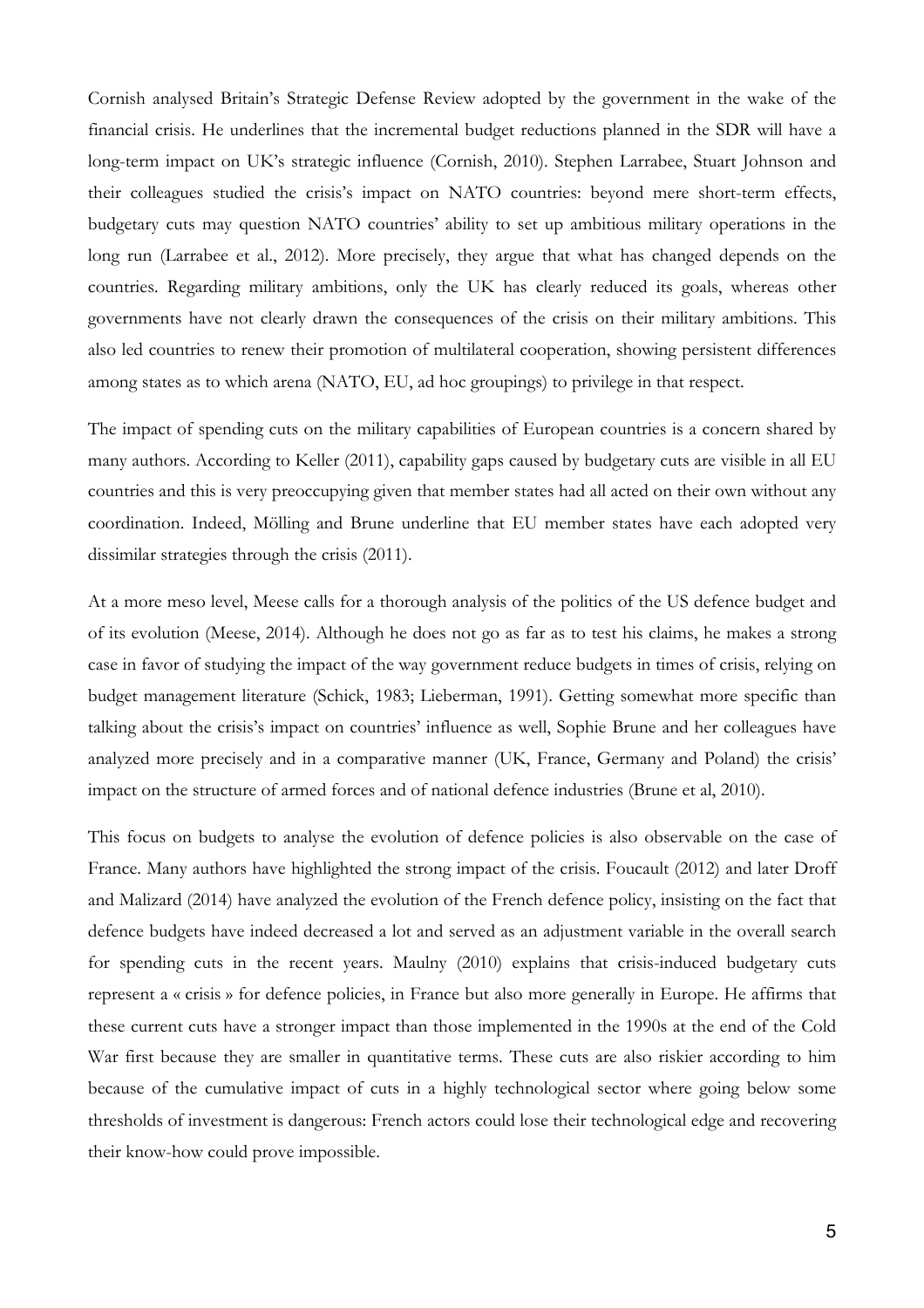# **2.2. Half empty or half full? Why focusing on budgets does not explain the crisis's impact on French defence policy**

Despite its many merits, there are many empirical and theoretical reasons for why this focus on the evolution of budgets only partially - and we would argue insufficiently - explain the crisis's impact on defence policy, as analysed here in the French case.

First, at a very basic level, many pieces written on the topic reveal a strong normative dimension, loaded with prescriptive policy recommendations: talking about the crisis's impact, translated in terms of declining budgets' impact on military capabilities or even further, on strategic influence, is often no neutral or apolitical debate. This also explains why the topic is also dealt with by think tanks, advising firms and governments on this question. For instance, Krepinevich, Chin, and Harrison, from the Washington D.C.-based CSBA think tank, formulate recommendations about how « a leading power in the international system (can) sustain its global position while facing the prospect of relative decline and an extended period of fiscal austerity » (Krepinevich et al., 2012:x).

The second reason why focusing on budgets is not sufficient is that it does not necessarily make sense of broader military ambitions or actual military operations. For instance, in France, while budget cuts have been announced in the various White Papers on defence, some of them have been renounced officially in the aftermath of the 2015 terrorist attacks. But more importantly, these announced budget cuts have taken place while the succeeding governments have shown an increasing military interventionism, with operations in Libya, Mali, Central African Republic, Syria, and Iraq. Cuts may therefore not impede, at least in the short run, military ambitions and operations, while they question at the same time the relevance and sustainability of austerity politics in defence<sup>3</sup>.

Beyond this empirical paradox, a third and more fundamental issue with analyzing the crisis through the budget is methodological. It lies in the indicators chosen to assess its impact. Defence expenditures and their negative or positive evolution can show a very different face depending on what timeframe or unit of measurement (are chosen overall defence budget, ratio of defence budget in overall state budget or in regard to GDP, their annual variations vs pluriannuel statistics, etc) (Foucault, 2007). In the same line, the defence budget is not indicative of a government's commitment to national security or of its international ambitions. Not only are some defence-related expenditures not encompassed in the MoD's budget (such as nuclear dissuasion in the US, military operations in some countries like the US or the UK), the MoD performs and thus finances some activities that are not related to defence strictly speaking (Bellais et al., 2014:17-18). These differences make comparative analysis highly complicated,

<sup>&</sup>lt;sup>3</sup> For an exemple of this debate in a national newspaper, see : « La France a-t-elle les moyens de faire la guerre sur trois fronts ? », *Le Monde*, 16-17 nov. 2014.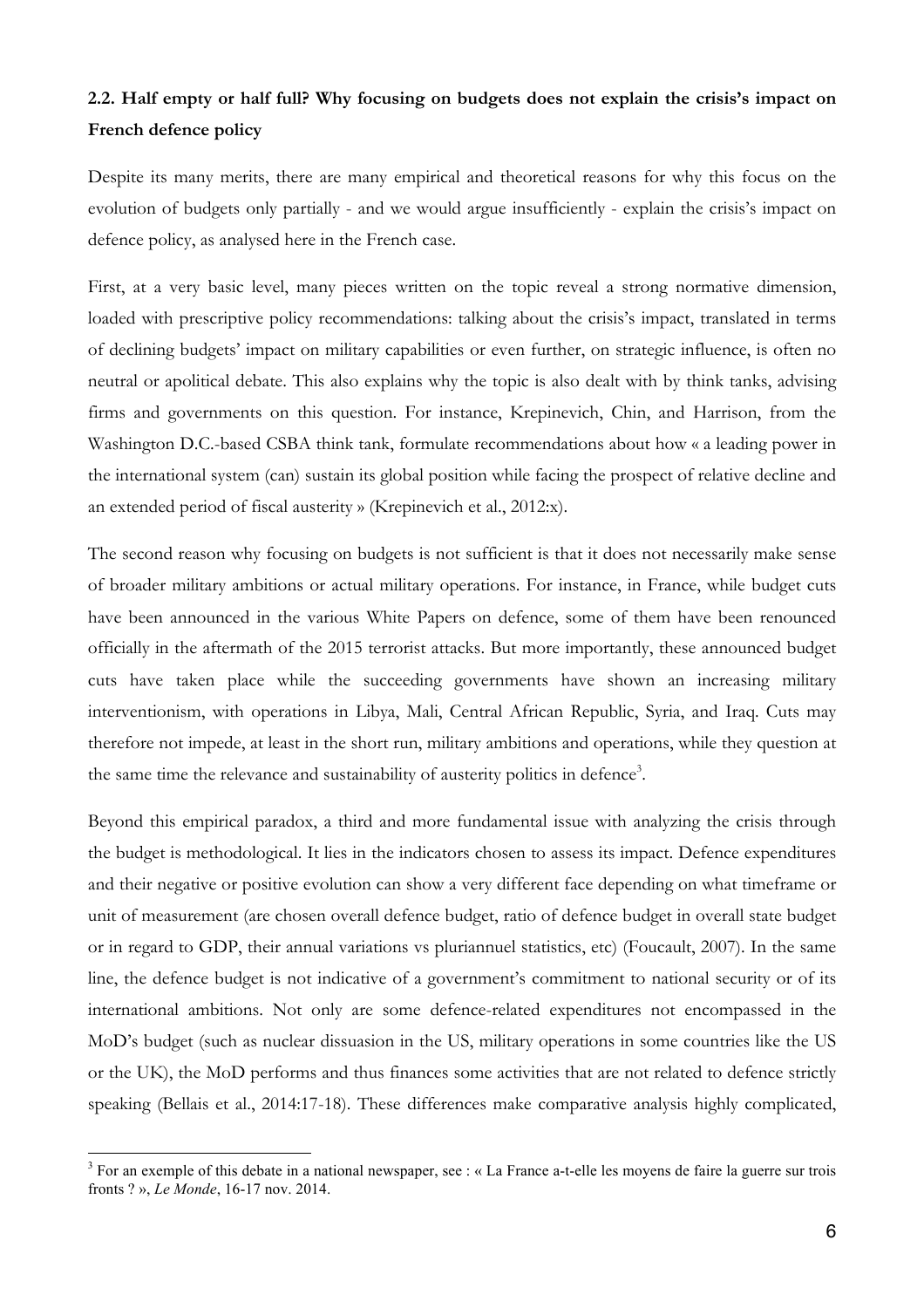while they question fundamentally the causal relationship between the MoD's budget and security or military ambitions.

Indeed, a last critique targets the often taken for granted two-step causal relationship between the evolution of budgets, military capabilities and security: a decrease in budgets would automatically translate into a decrease in defence capabilities (equipment or manpower), which would automatically mean a decrease in security. The two steps of this causal relation are problematic. First, concerning the latter link between the amount of military capability and security : there is no consensus whatsoever about a linear or direct causal relationship between them. In other words, if there are certainly thresholds under which the lack of military capability may threaten national security, one cannot not take for granted that decreasing capacity means decreasing security *per se* (Sköns 2005). Second, the other causal link at stake is a little bit trickier to dismiss. The assumption of papers focusing on budgets is that of course, the crisis would impact defence policy most visibly or importantly on its budgets. This seems so obvious that one hardly needs to comment. Based on approaches pertaining to policy change in times of crisis in the fields of comparative political economy and policy studies, we but contend that the budget is not a sufficient indicator of the budgetary crisis' impact on defence policy, as is set out in the next theoretical section.

#### **3. A bottom-up approach to the politics of budgeting and acquisition practices**

#### **3.1. Theoretical foundations**

Historical neo-institutionalism and sociological approaches to public policy analysis help explain a little further the crisis' impact on policy. What do we mean by crisis – financial or budgetary – and how can we conceptualize its impact? The literature has highlighted how domestic factors – varieties of economic and political institutions, actors' preferences and norms, electoral considerations for politicians – shape its concrete and distinctive national forms (Peters, Guy, 2011; Pontusson and Raess 2012; Kickert and Randma-Liiv, 2015; Kickert, Randma-Liiv and Savi, 2015). In that respect, crises are being mostly defined by the play of domestic institutions and by how actors seize this period of uncertainty to redefine rules and norms about the appropriate ways to govern a policy domain (Saurugger and Terpan, 2016). Speaking to the traditional dichotomy between incremental and radical policy change, not only have neo-institutionalist authors shown how change could not only happen despite an inertia bias, but they also provided conceptual tools to understand how this incremental change could possibly be transformative (Streeck and Thelen, 2005; Mahoney and Thelen, 2009). Analysing the crisis' impact on defence policy requires to take a closer look at how actors mediate change. More precisely, studies have shown that the crisis – and before that, the neoliberal turn against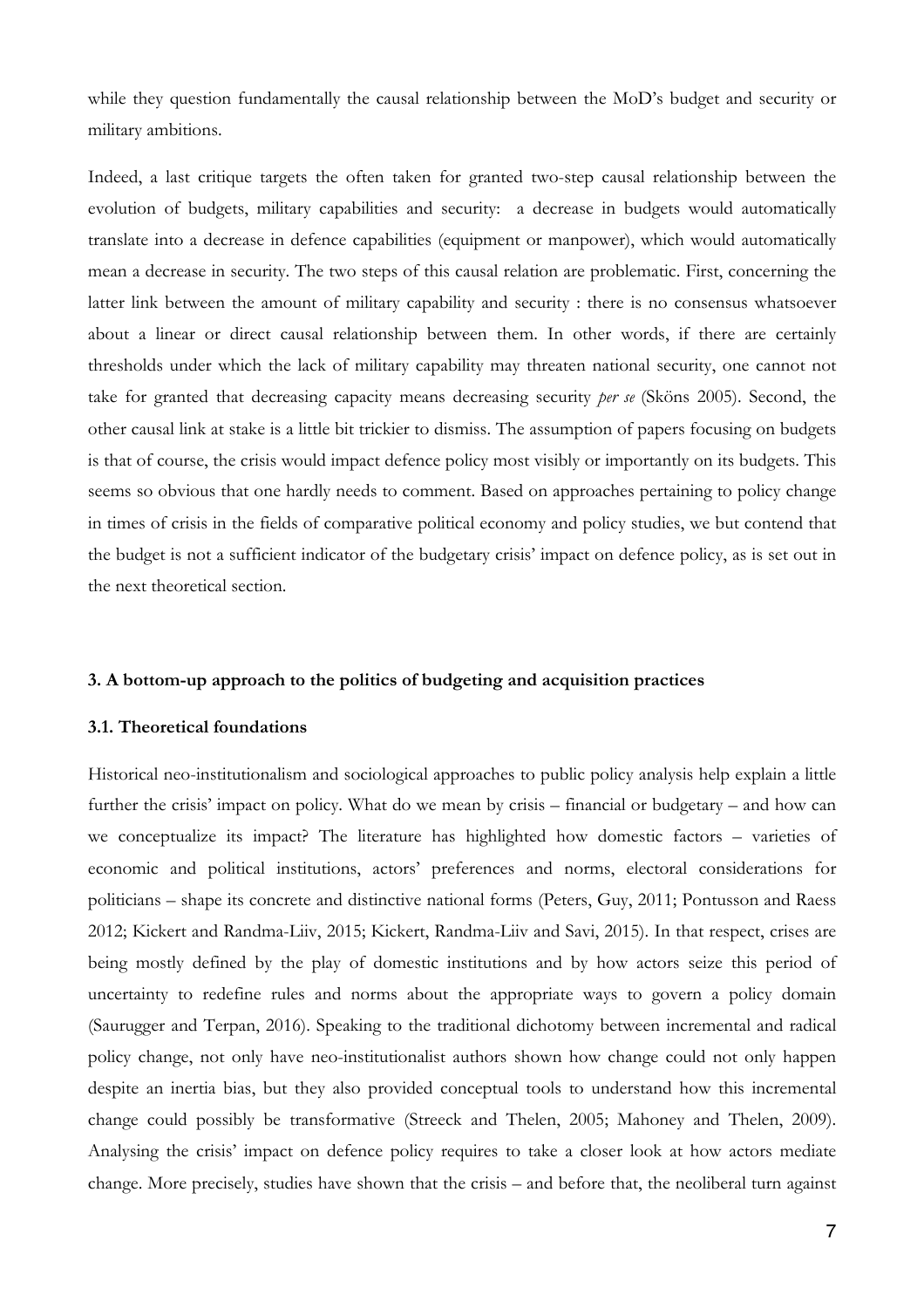state interventionism – had an impact on the distribution of power among state actors, empowering clearly financial and budgetary actors at the expense of "spending" ministries, thus explaining decisions in favor of spending cuts and like-minded reforms.

We argue that this focus on domestic actors and institutions can be complemented by policy studies' emphasis on policy making as an open-ended process, rather than taking it from the perspective of decisions or reforms only. Policy studies help us construct a bit further our understanding of *what* is actually impacted on by the crisis. Authors have highlighted that policy formulation and decision do not account for policy's impact on the social world for many reasons: announcements and reforms are not always followed by actions; policies "on the ground" are likely to differ a lot from the initial intent (if one assumes there even exists one single and coherent policy design in the first place) (Pressman and Wildavsky, 1973; Bardach, 1977; Mazmanian and Sabatier, 1981; Sabatier, 1986). In a most radical way, implementation has been depicted as being more important than the decision itself: in other words, rather than policy-takers, bureaucrats act as policy-makers in their own right (Lipsky 1980) since they shape very strongly, depending on their level of bureaucratic discretion, the content of the policy and its impact. In that sense, understanding the crisis impact requires to understand how actors construct the budget and implement it.

#### **3.2. Making ends meet: how innovation maintains the status quo**

Building on neo-institutionalist theories of change and sociological approaches to policy implementation, this paper suggests that a fruitful way to analyse the crisis' impact on a policy is to look at how bureaucratic actors use policy instruments to shape reforms, at the level of both decision and implementation. In other words, what matters is not so much the aggregated budget numbers themselves but how the budget is constructed and implemented. We therefore expect to find actors fighting for different interpretations of what austerity means for defence, and actors using different policy instruments and procedures to mediate how spending cuts are to be implemented. This involves looking at how different actors –mostly from the Prime minister cabinet, the Budget ministry and the Ministry of Defence – have tried to imprint austerity politics and its emphasis on spending cuts on the defence ministry.

More precisely, we expect MoD actors to try to resist spending cuts, either at the levels of budget construction or budget implementation. Resisting spending cuts can take many forms. Actors can try to lessen the crisis by three strategies displayed throughout budget construction and budget implementation: (1) compensation, by which cuts are compensated by other financial resources; (2) delaying, by which expenditures are not written off but simply postponed, thus creating an illusion of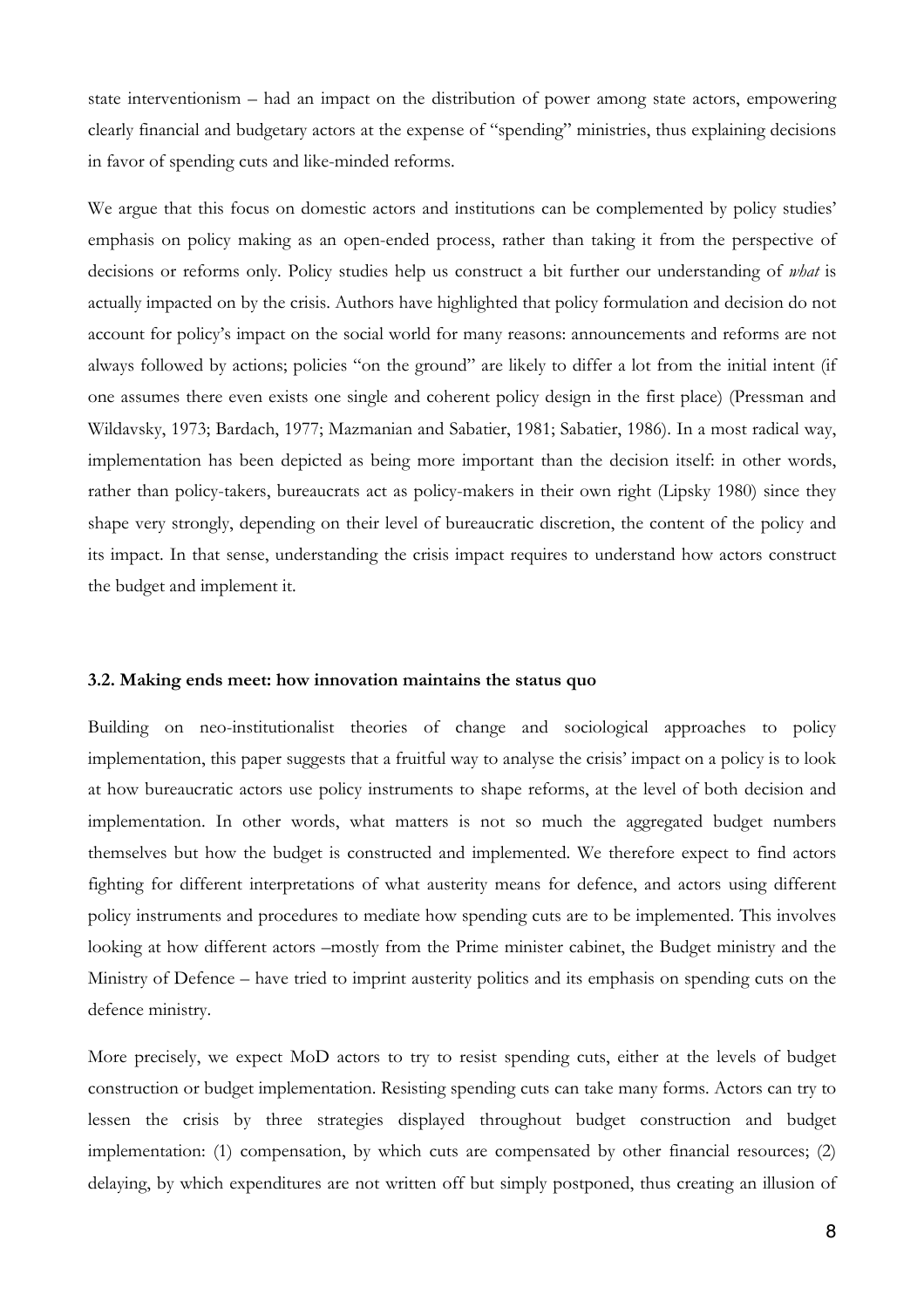cuts in the short-term, and (3) re-categorizing, by which actors discard traditional armament procurement procedures in favor of another procedure for the very same purpose, thus changing the administrative category of accounting.

These strategies can rely on old procedures but also on new ones created or first used in the wake of the rise of austerity politics. This has important theoretical and empirical implications. First, the political imperative of cutting the debt and state expenditure is far from new in the defence policy: spending cuts have been on the agenda for a long time before in many Western European countries, and the respective ministries of defence have delayed some armament programmes since the 1990s. In that sense, if the crisis gave a new political visibility to spending cuts, the nature of change that was required from the MoDs' was not. Second, while the nature of the change was not new, the MoDs' strategies to cope with it relied on both old and new policy procedures. This shows that while actors are innovative to push for change, they also have to be innovative to maintain the status quo: MoD actors not willing to suffer the impacts of spending cuts can use new procedures allowing them to either compensate for cuts with other sources of funding in the first place (compensating) or bypass cuts by re-categorizing purchases (re-categorizing). This shows the ambiguous nature of change at stake: next to literature emphasizing the new distribution of power among actors, we argue that austerity politics impacts policy instruments and procedures. These new procedures and instruments reflect the prevailing norms regarding the state's role and how it should be reformed: they emphasize the need for the state to get "leaner", and to rely more on the market as a more cost-efficient and quicker tool to procure weapons. Attached to their liberal understanding of the state, these new procedures also introduce more uncertainty: they disturb traditional military pluri-annual planning and its budgeting methods, in favour of what is seen as being more flexible and hence efficient policy-making.

#### **3.2. Case selection and methodology**

Our analysis focuses on French defence policy from 2008 to 2015: notwithstanding its shortcomings, this case analysis is interesting for many reasons. First, defence policy constitutes an interesting case to question the financial and budgetary crisis's impact on public policies for at least three reasons. First, because, most obviously, this public policy shows most vividly the heart of the dilemma of public spending (cuts), namely the political fight for the allocation of resources between different public policies, one of which being the provision of national security, one of western nation states' core attributes. Second, because defence policies have been under stress since the end of the Cold War, it allows us to put contemporary budgetary imperatives and disputes in historical perspective. Third, defence policy is also a very interesting case to analyse the crisis's impact because of its relative inertia and its least politicization in contrast to other public policies. This said apolitical nature (for a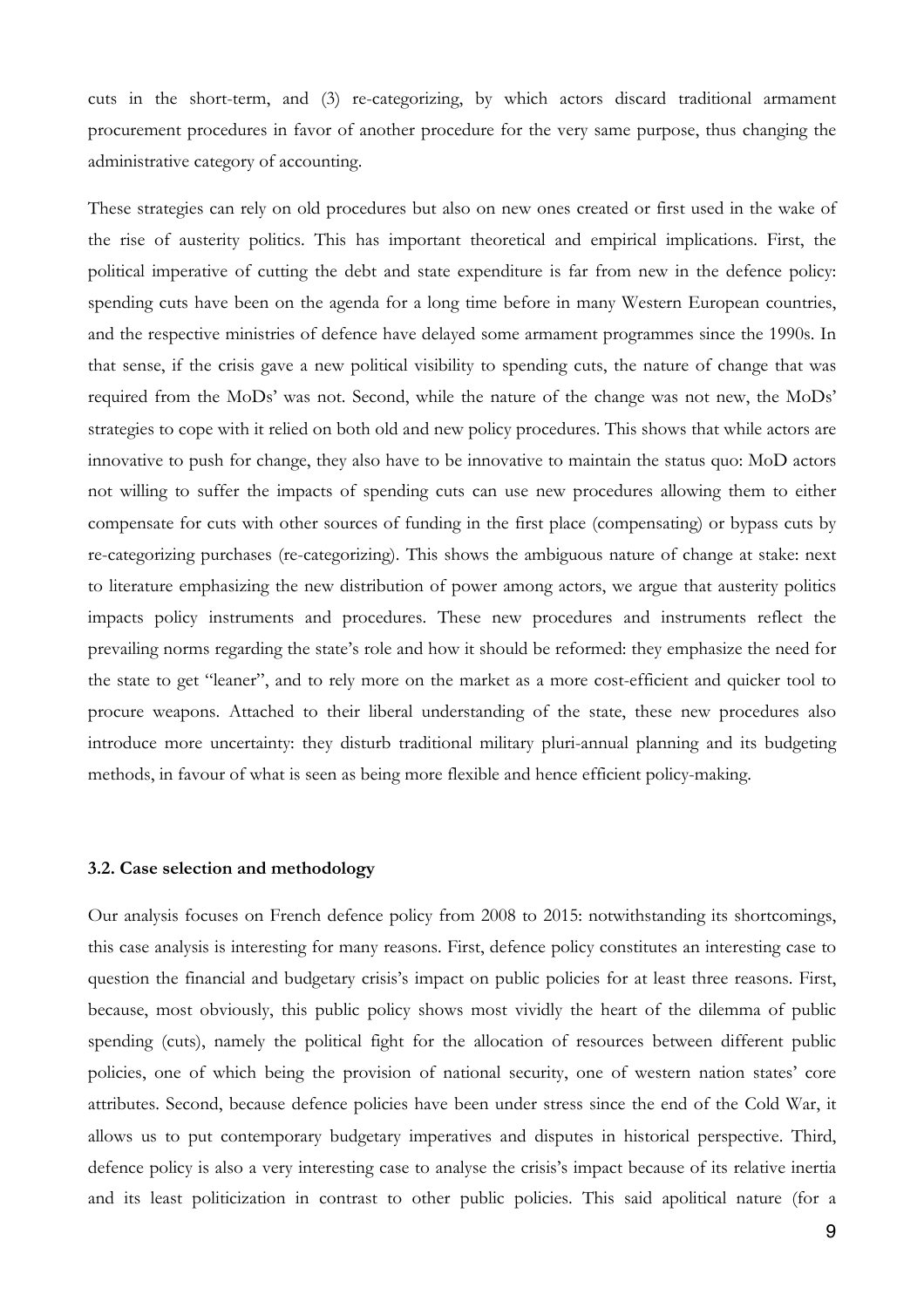discussion of this common assumption, see Hofmann, 2013) and the relative inertia of defence policies are interesting for they constitute a very unlikely case to analyse policy change.

Second, *French* defence policy is puzzling in its own right since the existing literature accounts fairly poorly for two developments. In contrast to other Western countries, French defence policy is considered particularly embedded and insulated from change thanks to its resourceful actors (both private companies and powerful MoD bureaucracy) and their connections to one another (among other through a network of elitist *corps d'Etat* navigating in both public and private organizations) as well as to long-standing norms of national military autonomy justifying large defence expenditures. Yet, as section four shows, French defence expenditures have decreased quite dramatically since the crisis. This decrease needs to be addressed, especially since France has also launched or contributed to an unusually high number of military operations in that same period. In other words, while the defence budget has been decreasing, the military has nonetheless been highly deployed. The French case study on defence policy provides us with an opportunity to illustrate the crisis' impact on a policy, and more specially to question the role of actors' strategies to shape this change.

Our analysis relies on qualitative empirical material to identify and then trace the strategies to cope with the crisis over time. This led us first to analyse primary sources from different sources: annual reports by the Ministry of Defence, the Court of Audits and the Parliamentary Defence Committee, the two latter organizations having a role of oversight in these matters. These have been complemented by an extensive collection of media content such as the national press (Le Monde, Le Figaro, Les Echos) and specialized blogs<sup>4</sup> (, the latter giving us insider knowledge on some issues. This information was useful to conduct interviews with MoD officials and parliamentary defence committee experts to discuss more thoroughly these issues and consult first hand confidential documents).

The remainder of this paper sets out its empirical results. Sections 4 and 5 will respectively discuss strategies of compensation (section 4) and delaying and re-categorizing (section 5).

# **4. Budgeting national defence: exceptional resources and the market's failure at funding defence policy**

This section is devoted to the analysis of budget construction: rather than looking at the level of resources available to the MoD, we argue that the *nature* and *source* of these resources are of paramount

 <sup>4</sup> Bruxelles2, by Nicolas Gros-Verheyde (https://www.bruxelles2.eu) is admittedly one of the best insider blog on European defence policies; regarding France more specifically, we consulted "Secret Défense", by Jean-Dominique Merchet (http://www.lopinion.fr/blog/secret-defense), and "Lignes de defense" by Philippe Chapleau (http://lignesdedefense.blogs.ouest-france.fr).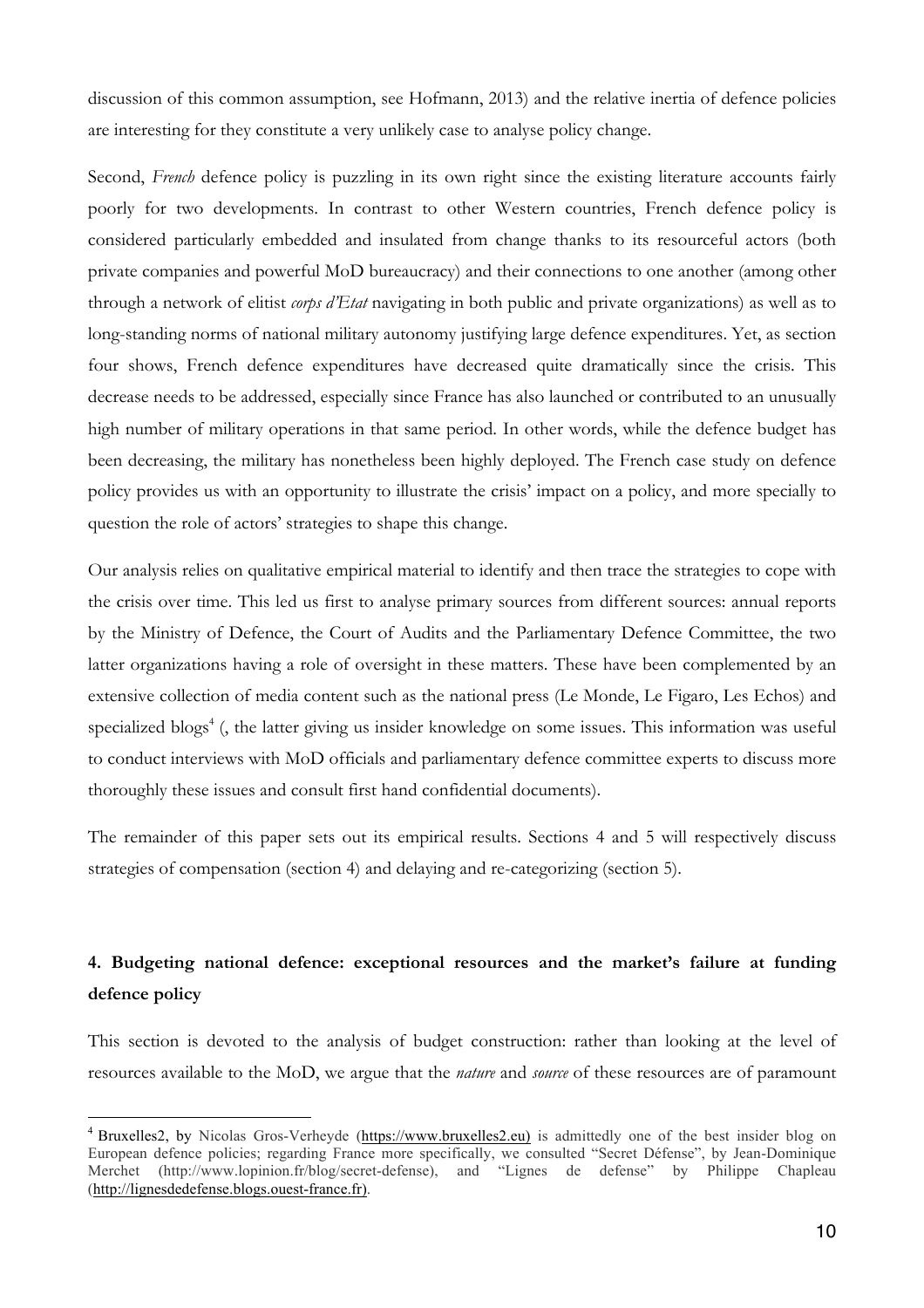importance to understanding the crisis' impact on defence policy. While the budget level has indeed decreased, state actors have tried to find ways to partially *compensate* for these cuts by finding financial resources elsewhere. These resources, called exceptional resources, stem from commercial activities, in other words from outside the state's budget. This makes them legitimate short-term solution for actors to combine spending cuts *and* maintaining traditional activities. These resources are nevertheless twosided: while their reliance on the market makes them acceptable in the framework of austerity, it also surrounds their implementation with much uncertainty, thus making them eventually hard to implement.

### **4.1. Declining defence policy budgets: a crisis' hit?**

French defence expenditures<sup>5</sup> show a steady decrease since the financial and budgetary crisis (see figure 1, below). After a decade of defense budget increases, partially spurred because of the changing security environment (in particular with new counterterrorism policies and investments), the financial crisis resulted in a more or less immediate and significant defense budget drop that left MoD bureaucrats at first sight with much less room for maneuver for policy-making.



### **Figure 1. Defence budget in France (in constant 2014 dollars) (source: SIPRI yearbooks)**

 $<sup>5</sup>$  When talking about defence budgeting, many laws or documents are to be considered. First, the pluriannual Military</sup> Planning Law (MPL, Loi de programmation militaire in French) includes and plans ahead the most important armament programmes for the coming years (« programmation pluriannuelle » des grands programmes d'armement in French). Military planning is meant to be programmed for several years to come, and not be dependent on yearly budgetary and strategic re-negociations. Future military needs used to be embedded and updated in a document called the « 30 yearprospective plan » (called the « PP30 », standing for « Plan prospectif à 30 ans » in French. ) Military planning is then meant to be translated into law, agreed on by the Parliament and thus budgeted, through the Military Planning Law (Loi de programmation militaire), running for 6 years.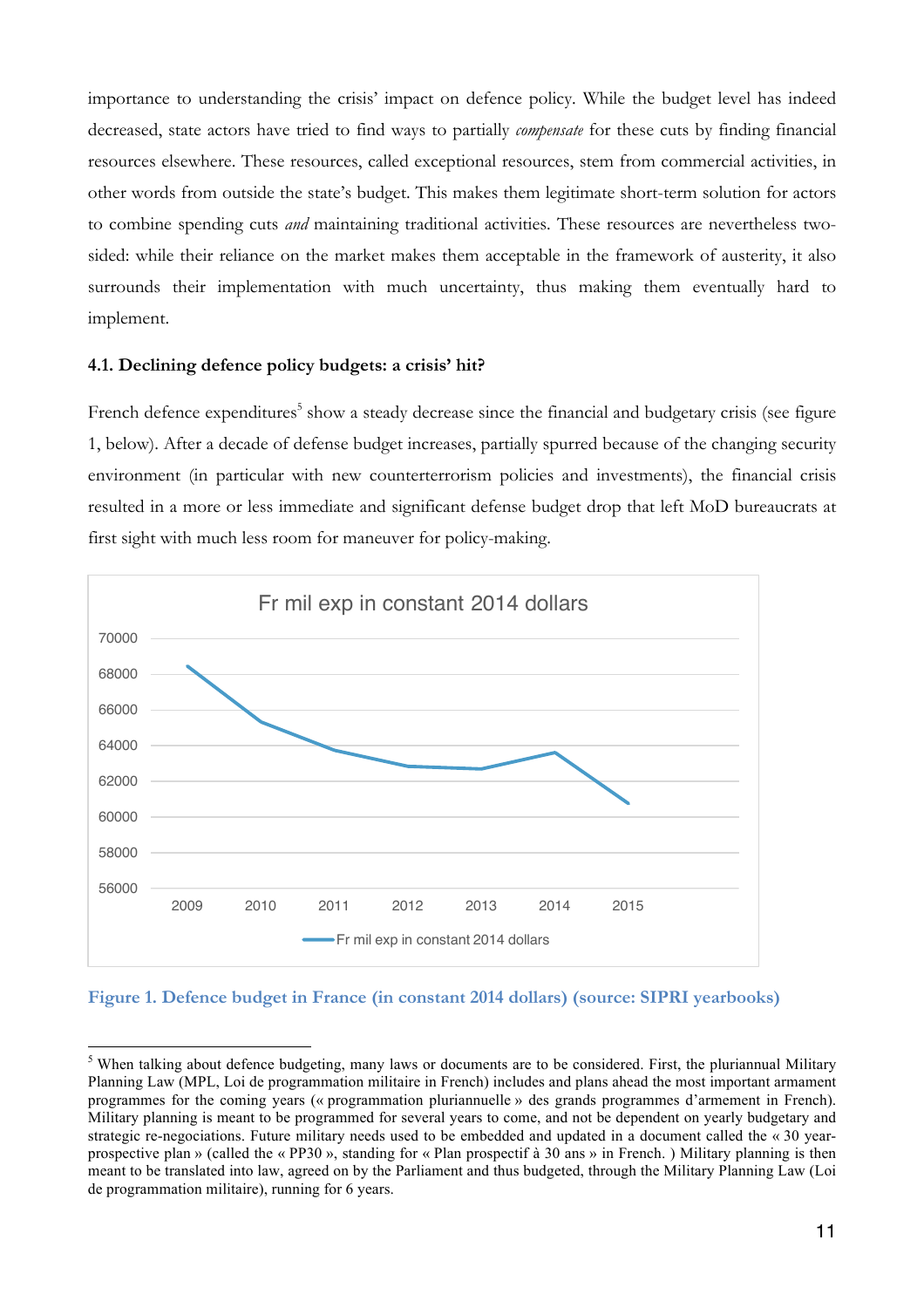In addition, politicians have time and again acknowledged that the defence budget should decrease and show « solidarity » with the search for overall spending cuts in state expenditures: for instance, the Minister for defence Gérard Longuet stated on November, 16, 2011, that « It is impossible to go on with budgetary deficits. Will defence be the adjustment variable? The answer is no. Will it show solidarity with the government's attempts at reducing the debt? The answer is yes. »<sup>6</sup>.

## **4.2. Supporting defence policy through market-related activities? Exceptional resources and their limits to funding sovereign defence**

Discussing the evolution of the mere quantity of money available to finance defence in France is not sufficient to understand the crisis' impact on this policy. The *origin* and *nature* of funds available are of equal importance, since they show a shift towards more market-oriented defence budgeting strategies, and their relative failure. In line with our theoretical discussion, this de-constructs the myth of a strong public-private divide or state-market dichotomy in defense-related activities, just like in any other civilian policy domain, as suggested by economic sociology and political economy.

The defence policy budget is also partly constituted of - and therefore also depends on - financial revenues that do not originate from and are not deducted from the overall government budget. In 2008, the MoD strategizes to find new means to create revenue, the so-called exceptional resources (or sometimes « extra-budgetary resources »). Defined by this non-budgetary origin, exceptional resources can still take many forms: the sale of public real estate, the sale of military radio frequencies, or revenues from some investment programmes. While the legal basis for some of these sales have existed before<sup>7</sup>, they have never been used to compensate for budgetary cuts. It was the financial crisis and the reevaluation of the French budget that let bureaucrats to be innovative by looking for solutions to lessen the impact of crisis-induced spending cuts<sup>8</sup>. Pushing for exceptional resources, bureaucrats have enabled politicians to reconcile irreconcilable ends - both reduce defence policy budgets (since they do not originate in public budgets) *and* maintain an acceptable level of funding for defence activities. Exceptional resources therefore constitute a policy instrument which have been used to mitigate the crisis's impact by compensating for spending cuts.

 <sup>6</sup> G. Longuet, <sup>16</sup> novembre 2011, cité in M. Foucault, *Les budgets de la défense en France, entre déni et déclin*, op. cit.,

<sup>&</sup>lt;sup>7</sup> The taskforce for real estate sales (« Mission pour la réalisation des actifs immobiliers ») has been created in 1987.<br><sup>8</sup> J.-Y.. Le Drian, Conférence de Presse, Paris, 3 october 2013 (http://www.defense.gouv.fr/minis du-ministre/prises-de-parole-de-m.-jean-yves-le-drian/discours-jean-yves-le-drian-conference-de-presse-3-octobre).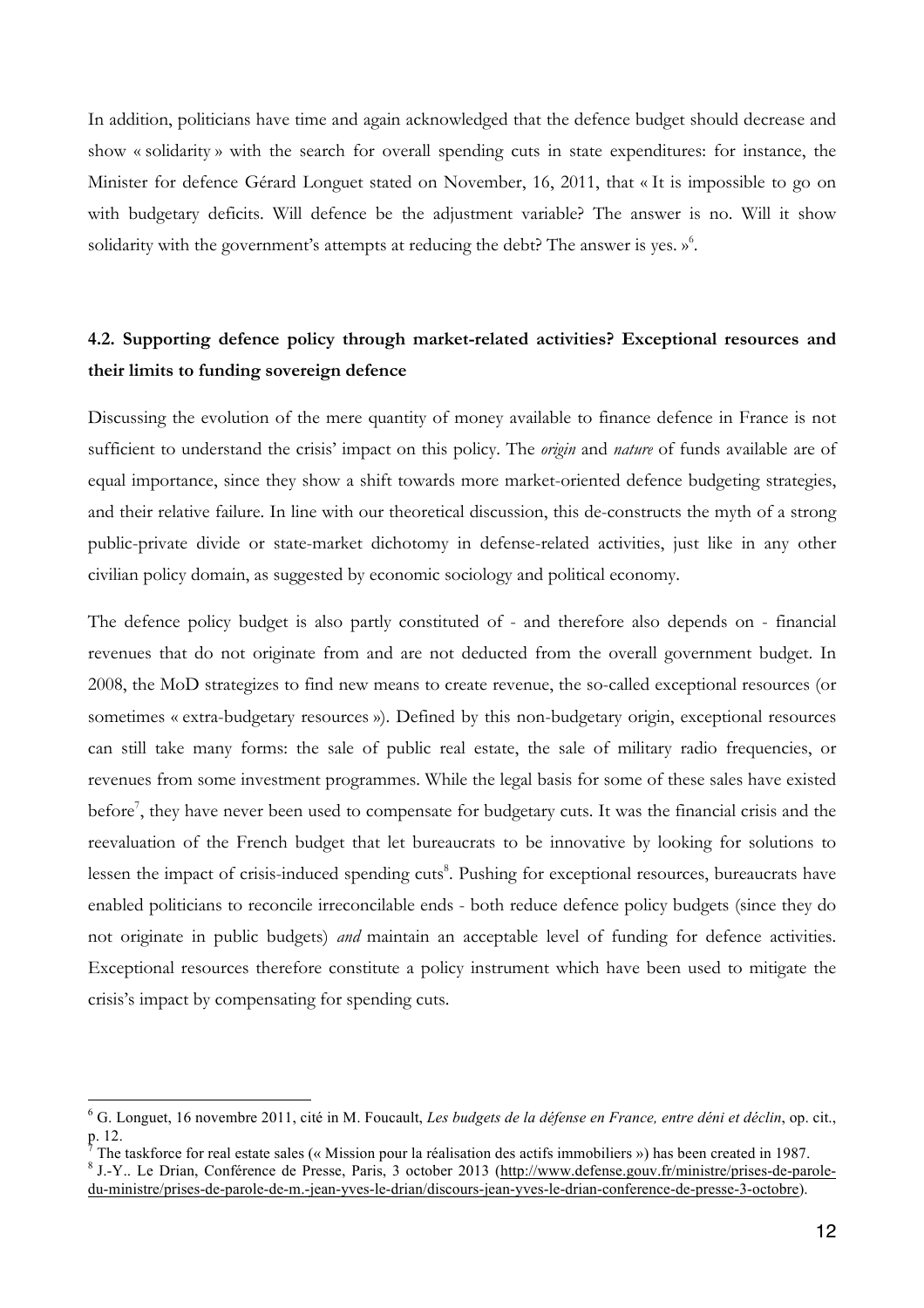Until now, however, the MoD has not implemented many such exceptional resources. After all, market-related policy instruments are at times hard to translate into public policy goals and in any way one should not expect that they could replace traditional defence budgeting. In addition, since the terrorist attacks on French soil, the MoD has been made available more funds again. That said, exceptional resources have been used, but their ratio of the overall defence budget has not been very important. Exceptional resources have been used from 2008 onwards. For the 2009-2014 MPL, they accounted for 2,8% of the total defense policy budget (that is, 5,5 billion  $\epsilon$ ). For the 2014-2019 period it increased to 3,2% (6,1billion  $\epsilon$ ) and then to 4,4% of the budget after the MPL reevaluation in 2014<sup>9</sup>. From 2008 until 2014, one can see a trend towards an increased used of these resources to fund the French MoD. After this date, in particular since the 2015 terrorist attacks in France and the subsequent revision of the 2014 MPL, the MoD's reliance on exceptional resources has decreased, since they only represent a mere  $0.6\%$  of its total budget<sup>10</sup> in the updated MPL.

This quantitative assessment of the exceptional resources' significance for defence budgeting is linked to and dependent on a second, more qualitative dimension. The very nature of these exceptional resources, and how they have been concretely used, both let to growing criticism against their unreliability. Indeed, first of all, they are, by definition, exceptional, in the sense that they come as a result of one-shot commercial operations, such as sales, or more rarely, on leasing out equipment. As a result, they cannot be duplicated and they do not constitute predictable incomes that the MoD can count on.

This intrinsic dimension of exceptional resources has become more apparent with their implementation. Their unreliability creates uncertainty. The French Court of Auditors, the *Cour des comptes*, expressed in its 2014 report that « (T)he use of exceptional resources has been characterized by high irregularities, fiscal management complexities and uncertainties. »<sup>11</sup> This uncertainty is due to exogenous market-based factors. Since 2009, the sales of the MoD's real estate has suffered from the slowdown in the housing market in Paris since the crisis (Artioli, 2014). The exceptional resources planned in the 2009-2014 MPL have for instances not been met, much to Hervé Morin, the Minister of Defence's dismay. Some military radio frequencies were planned to be sold in 2014, the MoD thus counting on this income for its 2014 budget, but they were rescheduled to 2017. But the uncertainty surrounding exceptional resources is also linked to endogenous factors, namely their administrative and legal complexity (how to transfer sales income into specific budget lines, while respecting the new requirements of the 'LOLF', *Loi organique relative aux lois de finances*) and the tensions between the MoD

<sup>&</sup>lt;sup>9</sup> Cour des comptes, *Rapport public annuel 2016*, t. II. Paris, Cour des Comptes, février 2016, p. 244<br><sup>10</sup> Ministère de la défense (2015), *Projet de loi. Actualisation de la programmation militaire 2014/2019. Dossier thématique*, Paris, p. 12. <sup>11</sup> Cour des Comptes, *Mission Défense. Note d'analyse de l'exécution budgétaire <sup>2014</sup>*, Paris, p. 7-8.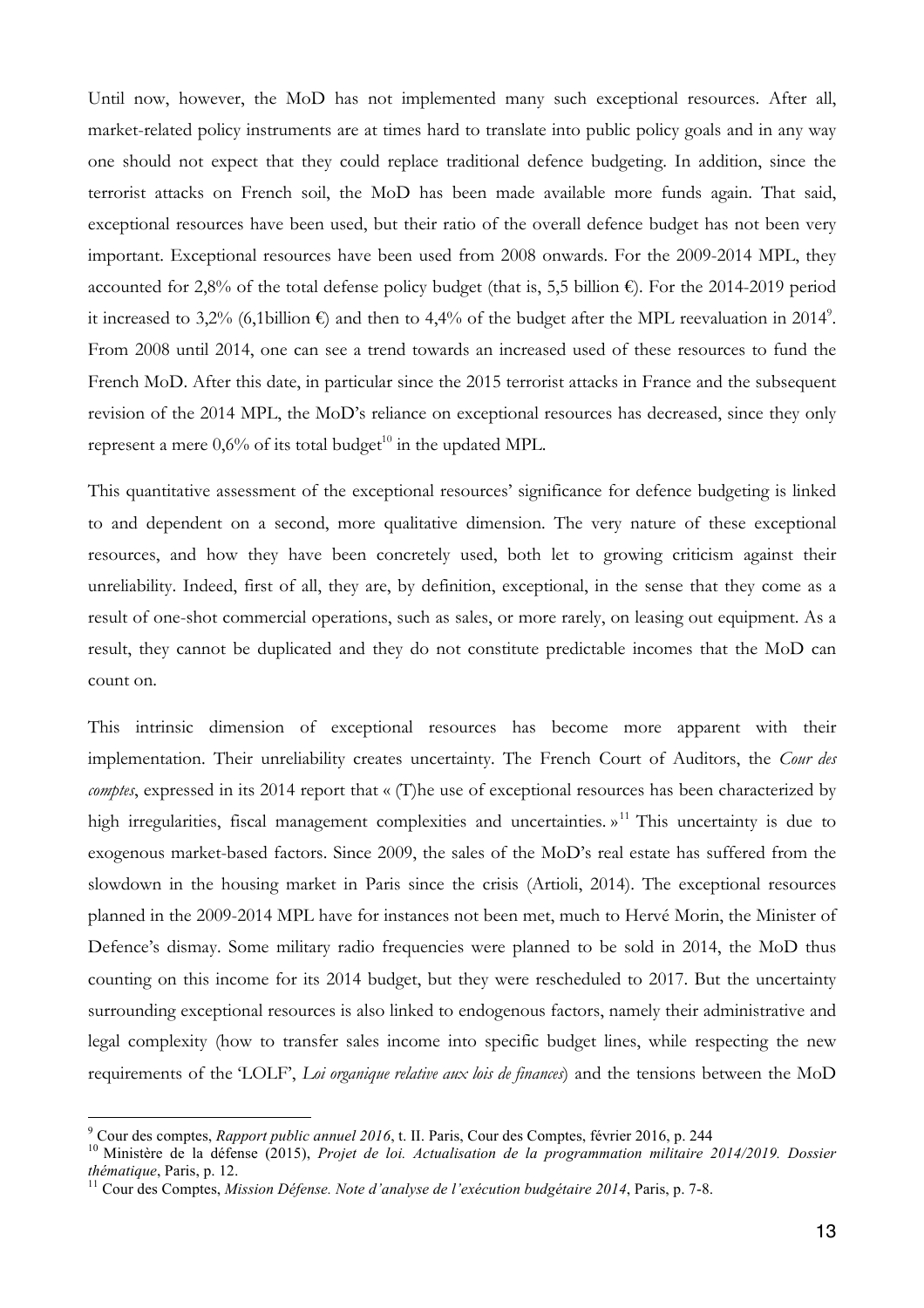and Bercy, the Finance and budget ministry, which has given a hard time to the MoD's search for external funding<sup>12</sup>. Overall, exceptional resources have therefore been promoted as a means to counter the negative impact of the crisis on defence budget, by adding external funding to it. Still, their use has not proved very successful. This, combined with the exogenous shock of terrorist attacks, has led the government to decrease their importance since 2015.

# **5. Dealing with a budgetary crisis in armament acquisition policy: delaying and recategorizing acquisition strategies**

After having seen how cuts have been partially compensated, we are going to look at how actual budget cuts<sup>13</sup> have been mediated by actors' strategies throughout the budget implementation phase. As neoinstitutional analysis and actor-centered policy analysis show, policy instruments and how actors use them do shape how decisions or reforms are implemented, and therefore, carve out the strength and width of policy change. In that respect, defence policy is no exception: although budgets are agreed on for a long period (5 years) through the military planning laws (MPL, "*Loi de programmation militaire*"), their implementation is shaped by many instruments and their use. Even if they can appear substantial, spending cuts therefore depend on their yearly implementation: although defence expenditures are inscribed in the multiannual MPL, they have to be implemented through the yearly budgeting process, more specifically through the annual finance laws (« loi de finance »). This explains how and why bureaucratic factors still affect multiannual commitments and thus also explains the gap between initially agreed on military budgets (or cuts) as contained in the military planning law on the one hand, and defence spending as yearly negotiated and the implementation of armament programmes on the other hand. That discrepancy can play against the MoD when promised funds are eventually not made available, but it can also lead actors to innovative strategies to avoid plans of cutting expenditures.

Here we will focus on two ways by which actors have tried to lessen the crisis' impact by making a specific use of military acquisition procedures: delaying expenses and re-categorizing armament acquisition procedures.

### **5.1. Strategies of delaying expenses: the management of armament programmes**

In that respect, armament programme management strategies show how the ministry of defence has tried so far to contain the effect of budgetary cuts: what we see here is *selective delaying of spending cuts*

<sup>&</sup>lt;sup>12</sup> Cabirol, Michel, « Budget de la défense : la bombe des recettes exceptionnelles », *La Tribune*, 2 juin 2014.<br><sup>13</sup> These cuts were meant to be implemented through reductions in both personnel and equipment budgets. W

former White Paper had announced that 54000 jobs in the MoD would be cut, this number increased with the 2013 White Paper, with additional 24000 MoD position to be suppressed. See: Livre Blanc sur la Défense de la défense et la sécurité nationale 2013, Paris, La documentation française, 2013, p. 140.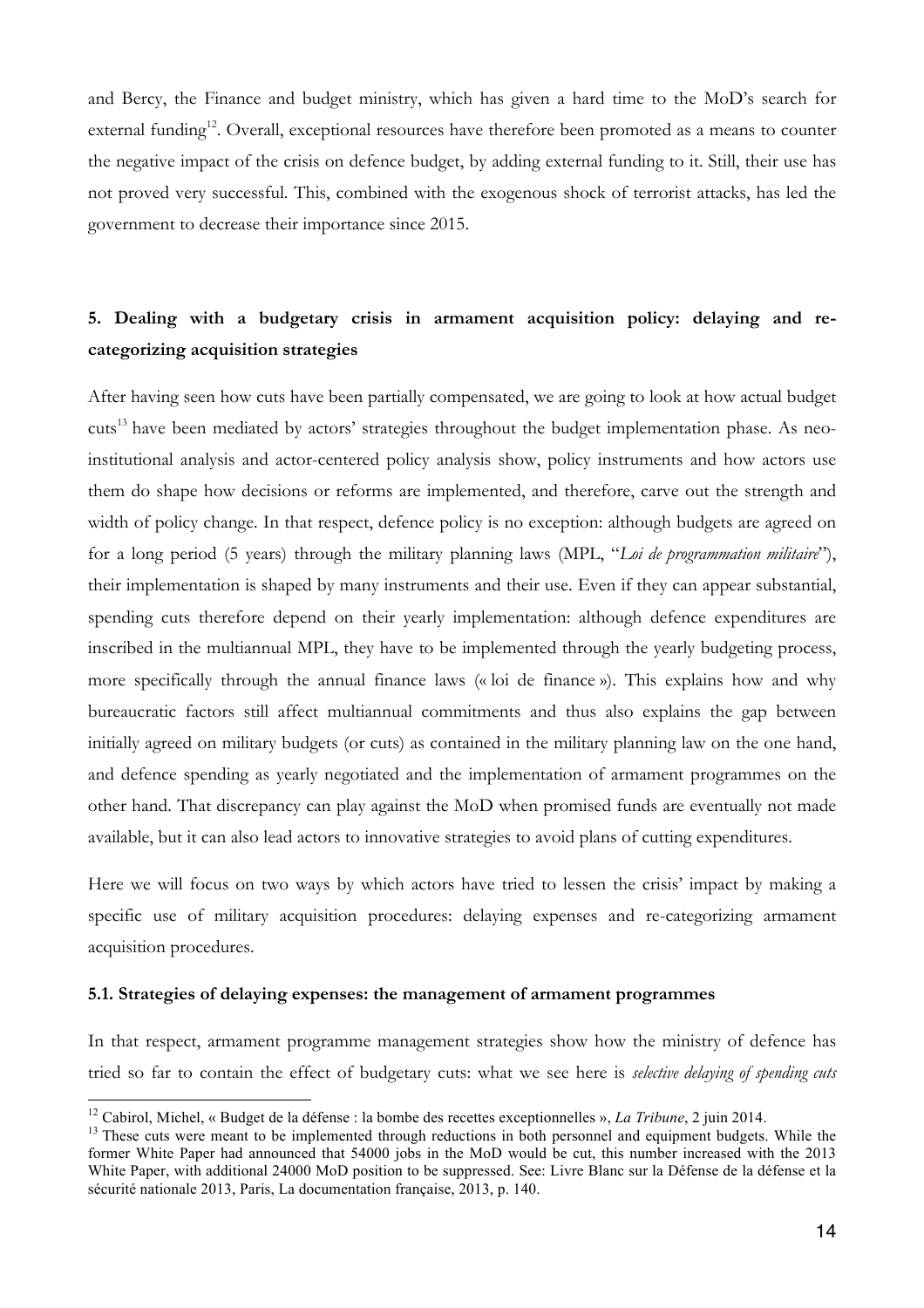(Irondelle, 2011; Hoeffler, 2011). This strategy of crisis-containing shows two main dimensions: (1) a choice made by political, bureaucratic (including military) and private actors relative to what programmes shall be spared by spending cuts or cancelled: it thus involves a process of limited selection; (2) for those programmes that should not be entirely cut loose, a practice of limiting shortterm expenditures, by reducing the final target of armament programmes<sup>14</sup> and most importantly by delaying the actual implementation of the programme itself (ie postponing some key stages, the development of one item, the technical accreditation, etc), in order to delay expenses and write them off the annual budget.

Delaying armament programmes is a procurement practice that is not new. It has already been widely used in the 1990s to cope with a first wave of military budget decrease. Indeed, « peace dividends » but also budgetary challenges linked to economic problems and to European integration requirements (Maastricht criteria) led the successive governments to announce cuts in defence budgets. Still, « major » armament programmes<sup>15</sup> have not been cut : rather, they have been delayed and their size has been shrunk. For instance, the MoD has decreased the number of Leclerc tanks to be produced. The Rafale aircraft is both delayed and shrunk: the command is of 272 aircraft in 1988, 100 of them to be delivered in 2000. The 1994 Military Programming Law (for 1995-2000) reduces this number to 62 aircraft, with 5 to be delivered in 2000. Helicopters programmes (Tiger and NH90) know the same fate (Irondelle, 2011a). This strategy of delaying and shrinking production targets are again visible throughout the 2000s. In 2010, the Court of Audit underlined that this strategy was highly inefficient, since it increases the time needed to complete major armament programmes and hence increase their costs. Rather than delaying and shrinking production targets, the Court of Audit strongly suggested that the MoD choose its priorities and stick to its choices<sup>16</sup>.

#### **5.2. Re-categorizing armament procurement: Emergency purchases in the French military**

Emergency purchases are a specific procurement mode of military equipment, found in other countries as well<sup>17</sup>: this policy instrument seeks to provide armed forces on the ground with equipment responding to operational needs in a very short time (usually less than a year, contrasting with usual

<sup>&</sup>lt;sup>14</sup> The target of armament programmes designates the number of « items » that should be produced, for instance, the number of aircraft supposed to be bought or produced.<br><sup>15</sup> The adjective of « major » here is borrowed from actors' discourses themselves, not from any judgement or

evaluation of the various programs' relevance on the authors' part. As is, the qualification of « major » is co-created by the actors' practices, which differ from other programmes put aside. <sup>16</sup> Cour des Comptes, *Rapport public annuel <sup>2010</sup>*, Paris, Cour des Comptes, février 2010, p. 42-43. For instance, there

are 22 years between the first and last delivery of Rafale aircraft, 17 years for the NH90 helicopter or 15 for the Tiger helicopter.

<sup>17</sup> « Fulfillment of Urgent Operational Needs », *Report of the Defense Science Board*, Office of the Undersecretary of Defense for Acquisition, Technology and Logistics, Washington, juillet 2009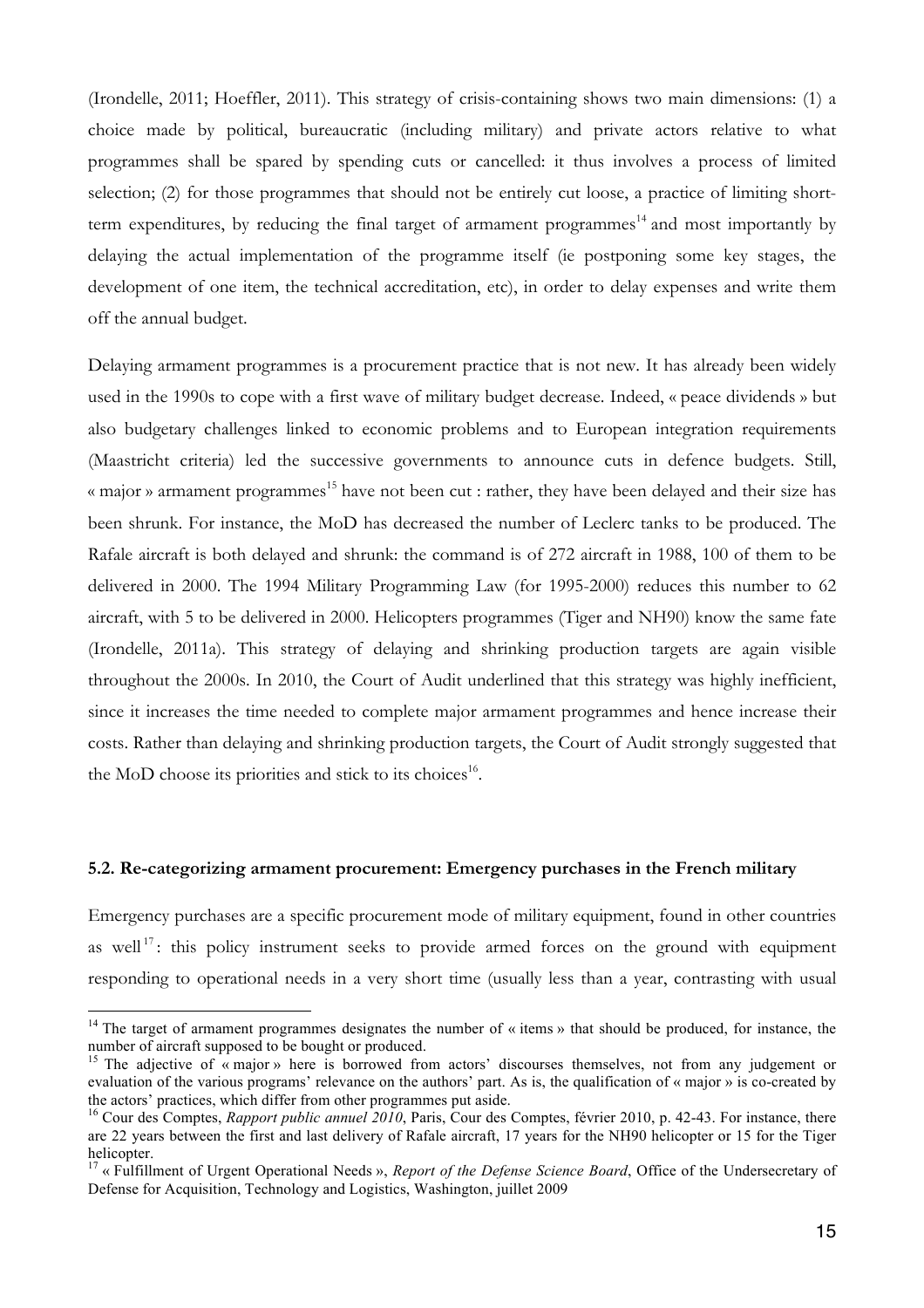procurement processes which can take several years). In France, the increasing use of this instrument called « achat en urgence opérationnelle »(Clouet, 2009) throughout the French involvement in the war in Afghanistan demonstrates how French bureaucrats and military have combined renewed political commitments to budget cuts and the demands of a concrete military operation.

### **5.2.1. Not new, but increasingly used**

The creation of this instrument dates back to the early 2000s, hence it cannot be attributed to innovative strategies stemming from the financial crisis and its budgetary ramifications *per se*. However, its application and implementation has been widened with the dawn of the crisis, suggesting that MoD officials innovated at least on the level of implementation. The DGA published on 29 July 2004 an administrative instruction<sup>18</sup>, addressing to its own civil servants, not to wider circles. This note spells out the main characteristics of emergency purchases. First, this procurement mode is only to be used to meet needs of « utmost urgency ». This in turns justifies that defence public contracts can derogate from conventional public market laws, that is, that they can be awarded without any publicity or competition. Emergency purchases are meant to fulfill some specific operational needs, such as the purchase of additional items (ammunitions, etc.), buying items to adapt existing equipment to new needs, purchase off the shelve of a new piece of armament, or speeding up the acquisition process of an existing armament programme to fill in the need earlier than planned. The DGA's instructions thereby do not create this instrument from scratch but instead heavily draws on previous instruments, such as the « crash programs », which allowed to speed up the acquisition or use of certain equipments $19$ .

In the early years, the use of this emergency procedure was limited to some specific equipment for the air force and special forces<sup>20</sup>. With the financial crisis, it gets increasingly used from  $2008$  and the amount of money devoted to this procedure increases as well, with a peak of 250 millions euros in 2009 (see table 1, below).

| Year   | 2005           | 2006 | 2007 | 2008  | 2009 | 2010 | 2011 |
|--------|----------------|------|------|-------|------|------|------|
|        |                |      |      |       |      |      |      |
| Amount | $\overline{2}$ | 80,8 | 5,5  | 104,4 | 250  | 170  | 20   |
| (ME)   |                |      |      |       |      |      |      |
|        |                |      |      |       |      |      |      |

**Table 1 : Evolution of spending on UOR launched by the DGA in 2005-2011**

<sup>&</sup>lt;sup>18</sup> DGA, Instruction n°04287/EF/DGA/DPM-693/DEF/EMA/PPE relative à la conduite des achats en urgence

opérationnelle, <sup>29</sup> juillet 2004. <sup>19</sup> Interview, Head of the Land Forces Armaments Management Unit, DGA. <sup>20</sup> DGA, *Bilan d'activité <sup>2007</sup>*, Ministère de la défense, Paris, 2008, p. <sup>6</sup> et 11.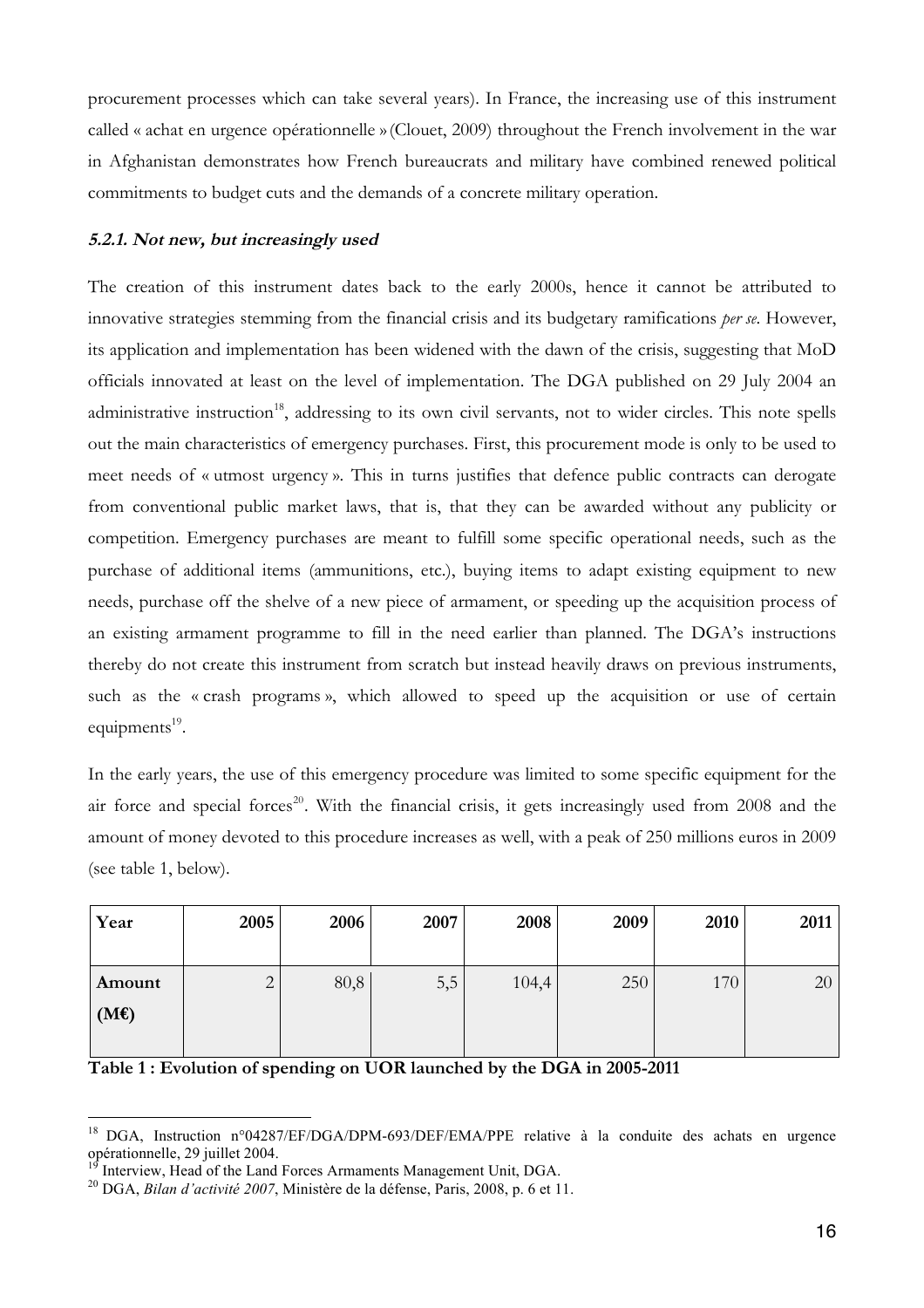### **Source : DGA, Annual Review (Bilans d'activités) 2008, 2009, 2010, 2011, Paris, Ministry of Defence (Ministère de la défense)**

In 2008, much of the equipment acquired through that procedure is destined to the Army and it is mostly small equipment: trucks (22 armored Scania truck, and 5 Buffalo vehicles), vehicle armoring kits, 60 RCWS (Remotely Controlled Weapon Station), jammers against radio-controlled IEDs*<sup>21</sup>* (see table 2, below).

| Equipment                                                                                      | Quantity | <b>Delivery Date</b>                  |
|------------------------------------------------------------------------------------------------|----------|---------------------------------------|
| Scania armoured trucks                                                                         | 22       | End of 2008                           |
| Integration kit for AMX RC 10 counter IED jammers                                              | 5        | End of 2008                           |
| Anti Rocket Propelled Grenade protection fencing                                               | 12       | End of 2008                           |
| <b>Encrypted Radios</b>                                                                        | 50       | End of 2008                           |
| Mini-drones for the Special Forces Command                                                     | 1        | End of 2008                           |
| Protection Kits for Véhicule Blindé Léger (VBL)                                                | 50       | End of $2008 +$ first week of<br>2009 |
| Protection Kits for gunners on Véhicule Blindé Léger<br>(VBL) and Petit Véhicule Protégé (PVP) | 69/30    | End of $2008 +$ first week of<br>2009 |
| Remotely controlled Weapon Station for Véhicule de<br>l'Avant Blindé (VAB)                     | 60       | End of $2008 +$ first week of<br>2009 |
| Armoured Cab for GBC 180 trucks                                                                | 31       | End of $2008 +$ first week of<br>2009 |
| Portable workstation for Multi-sensor interpretation<br>aid system                             | 7        | End of $2008 +$ first week of<br>2009 |
| Buffalo (Mined Protected Vehicle)                                                              | 5        | First week of 2009                    |
| Grenade-Launcher + 1000 rounds                                                                 | 20       | First week of 2009                    |

 <sup>21</sup> DGA, Bilan d'activité 2008, Paris, Ministère de la défense, 2009.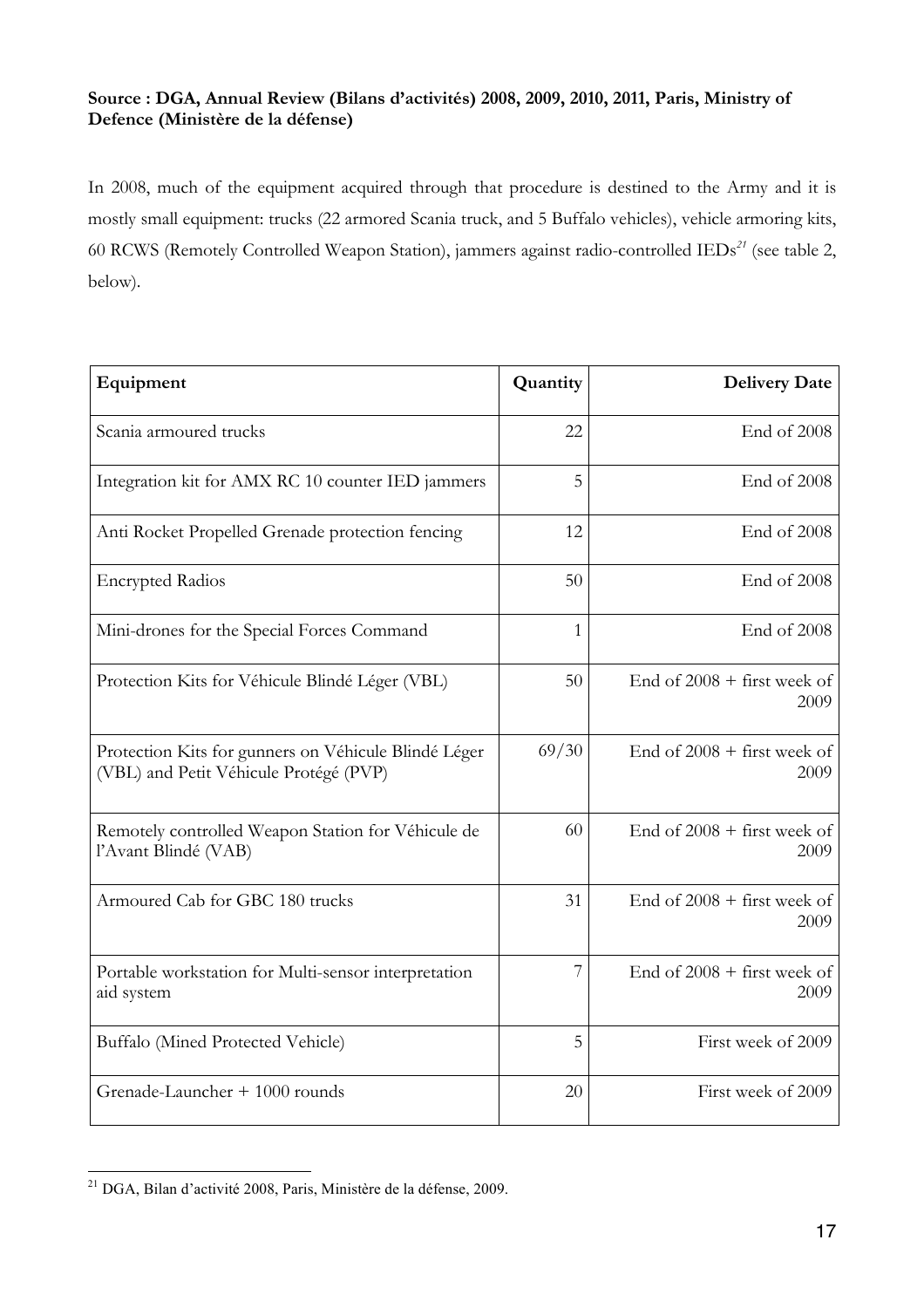| Infrared mortar shell                          | 4000 | First week of 2009 |
|------------------------------------------------|------|--------------------|
| Digital Geographic datas for close air support |      | First week of 2009 |
| Anti IED jammers                               | 135  | First week of 2009 |
| Counter IED LEMIR device                       | 32   | First week of 2009 |
| Protection Kits for trucks                     | 150  | First week of 2009 |

**Table 2: Equipment ordered under UOR procedure in 2008**

**Sources : DGA, Annual Review <sup>2008</sup> (Bilan d'activité), Ministry of Defence (Ministère de la défense), Paris, 2009, p. 5**

# **5.2.2. The limited use of emergency purchases: obeying or bypassing by re-categorizing austerity restrictions on defence budgets?**

Emergency purchases (EP) account for some share of the overall defence equipment budget. For instance, 5% of the army's 2bn euro defence equipment budget is spent on emergency purchases; 116 arms procurement decisions during military operations have been made using this procurement method between 2008 and 2011, for a total of 311 million euros (Schmitt  $2015)^{22}$ . This can be explained by many factors. A first one lies in the behavior and opinions of the top military itself. This limited use of the exceptional procurement procedure stands indeed in stark contrast with Great Britain, which is quoted by many French military as a counter-example of what France should do: the massive use of emergency purchases by the British has been considered by many French military as the main cause of the reduction in its military capacities in the long term<sup>23</sup>. Another institutional factor lies in the fact that emergency purchases are paid by the military and that they therefore still suffer from the overall decline in defence budgets<sup>24</sup>. This contrasts with the British situation<sup>25</sup>, where emergency purchases are not written off the defence ministry's budget but taken from the budget minister's one. Notwithstanding the speed-related advantages of this procedure, this of course deprives the French military from an incentive to make use of this procurement instrument more abundantly. Also, from an actor-centered perspective, using the emergency purchase procedure has not changed the relationship between the defence and budget ministries so far.

 $22$  In this section, we focus our analysis on the Army and not on all branches of the military. Interview, Head of the Technical Section of the Army.<br><sup>23</sup> Interview, Former Chief of Staff of the army.<br><sup>24</sup> All additional equipment acquired by this emergency purchase procedure are still deducted from the defence policy

budget, either from the LOLF 146 budgetary programme (Armed forces' equipment) or from the 178 one (Preparation and use of armed forces).

 $25$  Interview, Operational Coherence Officer of the Defense Staff.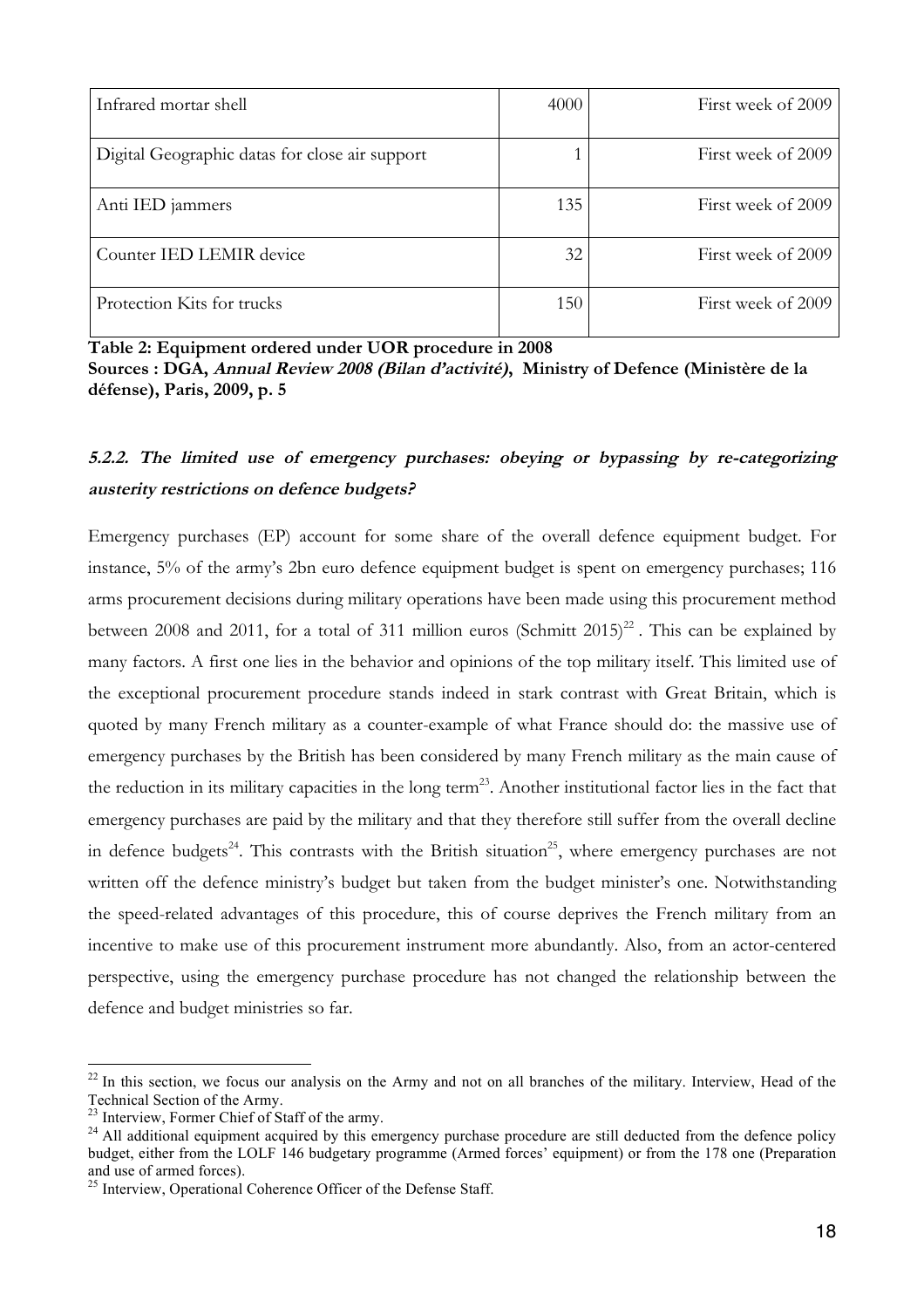If factors related to strategic planning cultures or to institutional settings help shed light on this phenomenon, the fact that the military makes a limited use of this procedure is best explained by two correlated factors: first, by the stickiness of instruments (and of the values they embody); second, by the fact that policy instruments help actors mitigate the tensions between different and sometimes conflicting goals, i.e. in our cases, combine the economic imperative - austerity - with renewed security concerns with the Afghanistan war.

First, the military has remained loyal to the principle of multiannual planning of military acquisition and the concrete strategy attached to it, that is, the delaying of big armament programmes: the limited use of emergency purchases is a direct result of the permanence of this procurement strategy. Indeed, emergency purchases have been used as a solution to declining credits: defence equipment which were not considered to be a priority and whose orders had been either postponed or cancelled due to budgets cuts have been acquired through the emergency purchase procedure. In other words, emergency purchases allow the military to acquire armament items that had been identified and planned beforehand but cut because of the budgetary contraction. According to some military, this prior identification of the material is even a prerequisite to a successful use of this emergency purchase mechanism<sup>26</sup>. The speed of the EP procedure requires the military to have already a clear opinion of what it needs and wants, which in turn pushes the military to turn to items they had already sought to acquire. For instance, the Konsberg RCWS exemplifies this use of EP instrument to circumvent the negative effect of budgetary cuts on the ground. Their usefulness to equip and protect armed forces had been acknowledged since the first half of 2000s. The 2005 Military Programming Law states that 500 of them should be acquired soon. Still, given the lack of funding, it is postponed until the first semester of 2008: operational requirements of forces on the ground eventually leads to a 60 pieces order<sup>27</sup>. As such, emergency purchases have been used to compensate - albeit in a limited manner - the effects of the crisis on the armed forces readiness on the ground. We clearly see that this use of EP as a mechanism to circumvent the crisis's impact is important: While not corresponding to first class armament programmes, this type of armament has often proved crucial to forces on the ground since they were necessary to ensure the operational coherence of big weapons systems.

It is worth noticing that the use of EP as a replacement mechanism has triggered internal criticism by some members of the military against « normal » defence procurement procedures and processes<sup>28</sup> in the context of ongoing military operations. Some have gone as far as to say that EP could be taken as "a new, more efficient and quicker procedure to acquire weapons"<sup>29</sup>: in other words, they suggest that

<sup>&</sup>lt;sup>26</sup> Interview, Head of the Technical Section of the Army.<br><sup>27</sup> Interview, Under-Chief of Staff of the army, in charge of Finances, Procurement and Doctrine.<br><sup>28</sup> Interview, Operational Coherence Officer of the Defense St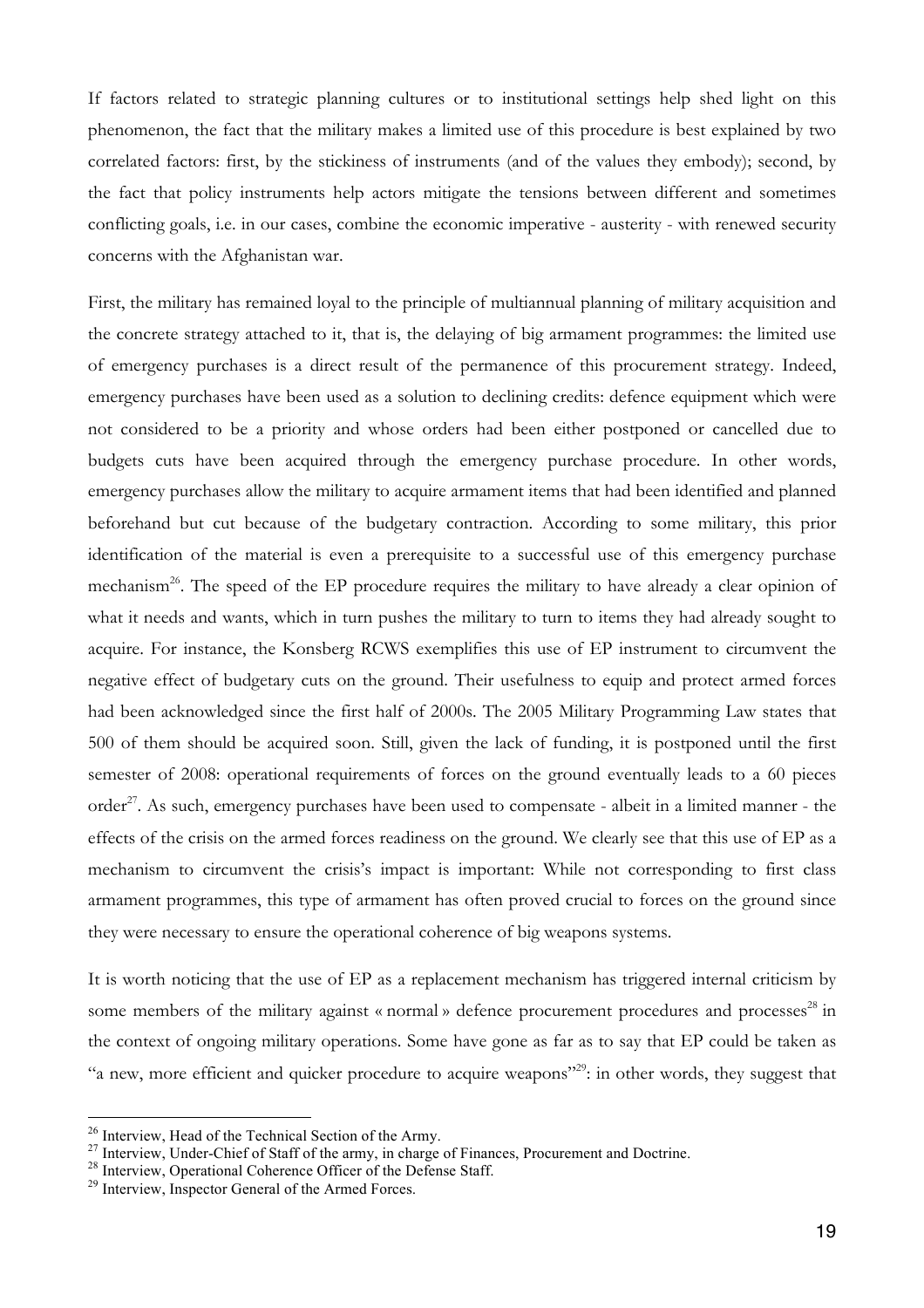EP could become the model for a new acquisition policy. This is not even the most radical option for change on the table: some military suggest that the MoD should buy foreign military equipment off the shelf, use them for a short period of time, and then sell them again. While disregarding its effect on the national defence and security industrial base, this way of doing would allow the military to benefit from updated and technologically advanced material at a lower cost and to re-finance this access through the sales. Still, these suggestions articulated among MoD officials are marginal: according to the interviews we have conducted, the experience of the Afghan war and the use of EPs have not led to a fundamental questioning of French defence procurement. Most military representatives say they are satisfied with this procedure<sup>30</sup>, but that they also consider it as a mere complement to « normal » official policy procedures. While they do not officially criticize the normal procedure, the emphasis on « modularity » in defence procurement that they see as a key lesson learned in Afghanistan, may well have a big impact on what is normal defense procurement procedure in the long term.

### **6. Conclusion**

French defence policy constitutes an interesting case to analyze the 2008 crisis's impact on public policies. This paper has demonstrated that while looking at budget numbers can be helpful, it is not sufficient of a short cut to explain the crisis' impact on French defence policy. Based on neoinstitutionalist accounts of change and the focus on implementation processes in public policy analysis, we have shown that actors' strategies mediate the crisis's impact. By analysing defence budgets, and most precisely defence budgets dedicated to armament acquisition, we demonstrated three strategies have helped actors to use policy instruments in a coherent and structured manner and consequently have lessened the crisis's impact

This paper also points to long-term and indirect changes triggered by the crisis. One is the alteration of programming or planification procedures. The use of exceptional resources and emergency purchases has created and strengthened uncertainty when it comes to planning future defense capabilities. Budgetary constraints have had the indirect consequence of making planning even more uncertain, relying on uncertain market-dependent resources. Not being able to plan ahead and relying on marketcentered processes could become the new « normal », in a public policy that used to be pioneer in planification and programming (or even future predictive) methods $^{31}$ .

This closer look on policy instruments also shows that austerity politics, with its emphasis on more cost-efficient government, has provided policymakers with a problem (how to cut spending), and its

 $30$  Interview, Former Chieff of Staff of the army.<br> $31$  See the importance of planning and futurology for defence, as for instance in the case of Rand Corporation.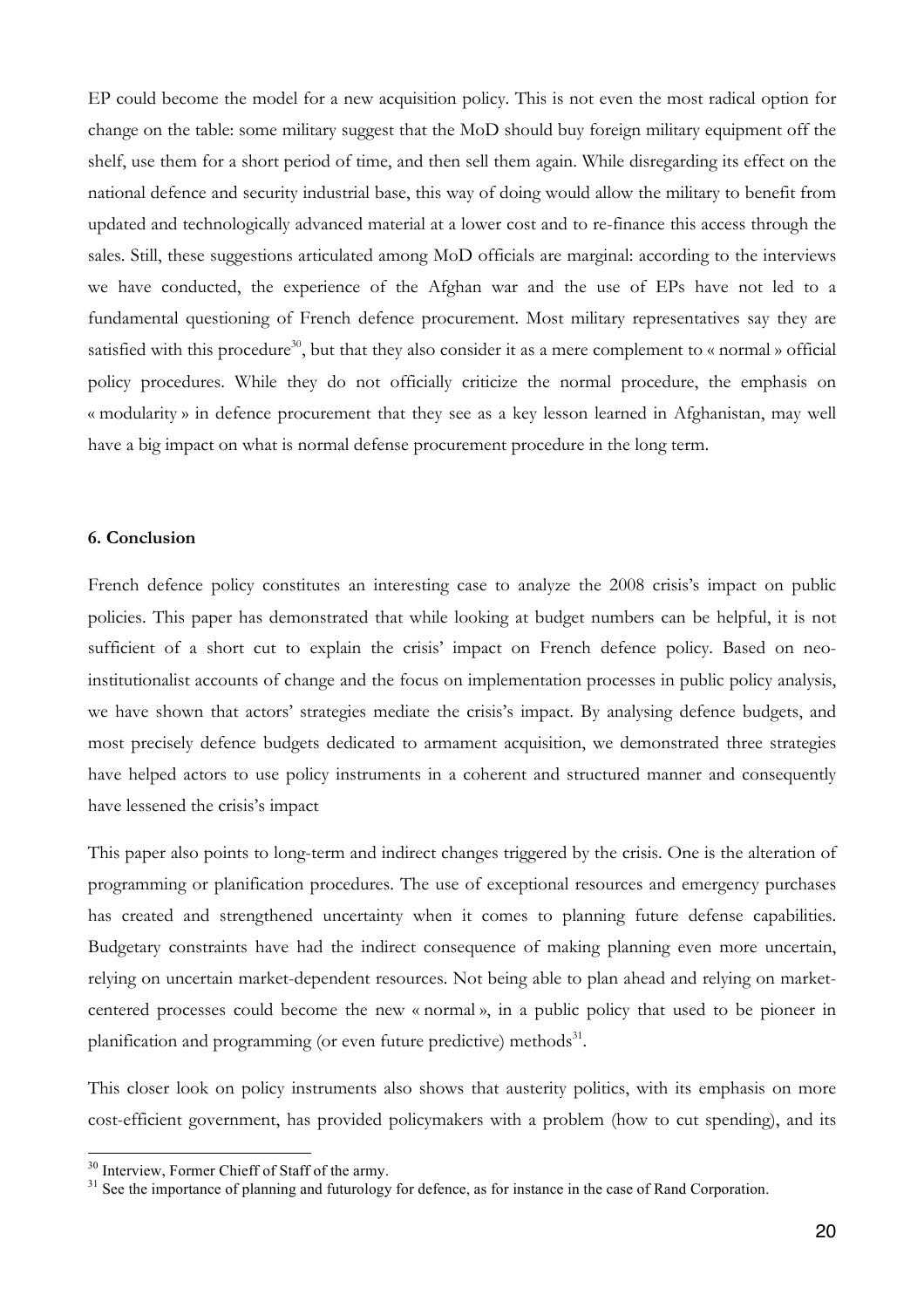solution (ways to lessen its impact by a more ad hoc policymaking, without long term commitments). We contend that this could be an answer to Blyth's and Crouch's question as to why austerity politics persist in front of repeated policy failures. We would contend that austerity politics bring about changes in policymaking that make its own downsides "manageable" in the short term, thus eluding its impacts in the long term and the political conflicts attached to such a discussion.

Lastly, this paper calls for further comparative analysis. It has pointed to a specific set of strategies in the French case, with the reactivation of old strategies (delaying programmes) and the activation or creation of new strategies (exceptional resources and emergency purchases). Of course, some of these instruments are also visible in other countries, such as emergency purchases. But for now no analysis has made sense of the diversity of responses among comparable countries. Neither the analysis of the crisis's impact on a single national defense policy, nor comparative analysis of the crisis' impact on different countries, can rely only on statistical data<sup>32</sup>. Our case study shows that the crisis's impact cannot be grasped only at the budget level, and that how the budget is mediated by actors' strategies varies across countries. Further research should try to analyse more systematically.

#### **BIBLIOGRAPHY**

Artioli, Francesca (2014), « L'armée, les villes, l'Etat. Restructurations militaires et politiques urbaines : les transformations de l'intégration territoriale en france et en Italie », PhD dissertation in Political Science, Paris, Sciences Po Paris, 12 december 2014.

Bardach E. (1977), *The Implementation Game : What Happens after a Bill Becomes a Law*, London Cambridge, Mass. M.I.T. Press; London

Bermeo, Nancy and Jonas Pontusson (eds.) (2012), *Coping with Crisis: Government Reactions to the Great Recession.* New York: Russell Sage Foundation Press.

Bellais, Renaud, Foucault, Martial, Oudot, J.M., *Economie de la défense,* Paris, La découverte, 2014, p. 17- 18.

Blyth, Mark, *Austerity: The History of a Dangerous Idea*, Oxford, Oxford University Press, 2013

Brune Sophie-C., Cameron Alastair, Maulny Jean-Pierre, Terlikowski Marcin, *Restructuring Europe's Armed Forces in Times of Austerity. The United Kingdom, France, Germany and Poland*, SWP, SWP Comments,

<sup>&</sup>lt;sup>32</sup> Hassenteufel Patrick, « De la comparaison internationale à la comparaison transnationale. Les déplacements d'objets comparatifs en matière de politiques publiques », Revue française de Science Politique, 55 (1), 2005, p. 115-116.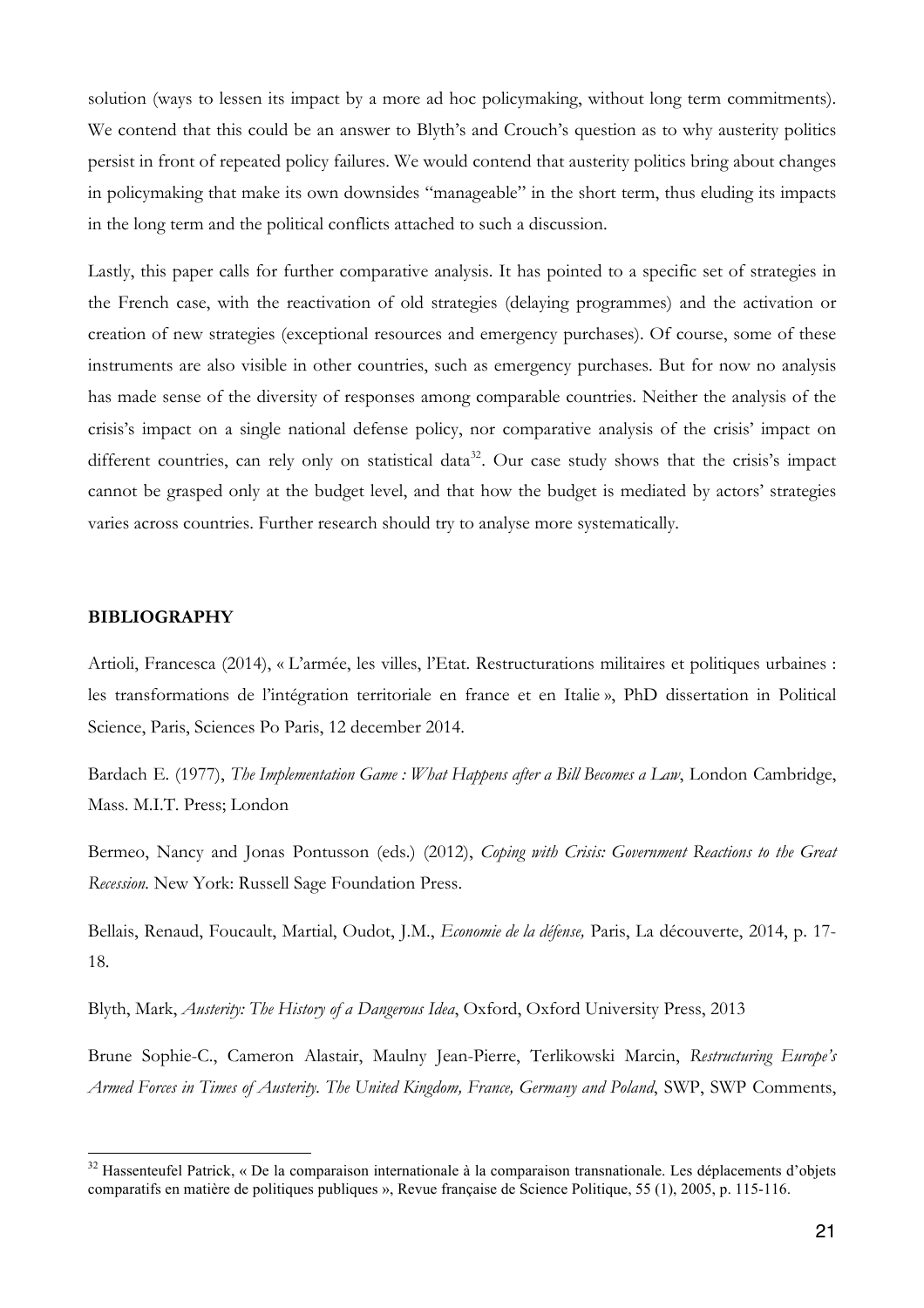Working Paper, FG3-WP N°8, Berlin, november 2010 (http://www.swpberlin.org/fileadmin/contents/products/comments/2010C28\_brn\_ua\_ks.pdf).

Clouet, Louis-Marie (2009) *Achats en urgence contre programmation. L'efficacité des opérations d'armement en temps de guerre*, Paris, IFRI, Focus stratégique, n° 15, mars.

Cohen, Samy (1994) *La défaite des généraux*. Paris : Fayard.

Cornish Paul (2010), *Strategy in Austerity. The Security and Defence of the United Kingdom*, London, Chatam House Report, october (https://www.chathamhouse.org/publications/papers/view/109490).

Crouch, Colin (2011), *The strange non-death of neoliberalism*, Cambridge, Polity.

Droff, Josselin, Malizard, Julien (2014), « Cohérence entre politique budgétaire et budget de défense en France », *Défense nationale et sécurité collective*, p.116-121.

Evans, Michael (2013), « American Defense Policy and the Challenge of Austerity. Some Implications for Southeast Asia », *Journal of Southeast Asian Economies*, vol. 30, No 2, p. 164-78.

Foucault, Martial (2012), « Les budgets de défense entre déni et déclin », *Focus stratégique*, n°36.

Foucault, Martial (2007), « La politique de défense française : effort financier et choix budgétaire », document de travail CERI-Sciences Po (kiosque), mars (http://www.ceri-sciences-po.org).

Gourevitch, Peter (1986), Politics in Hard Times, Ithaca, Cornell Un. Press

Hall, Peter, « Policy Paradigms, Social Learning and the State. The Case of Economic Policymaking in Britain », *Comparative Politics*, 25(3), 1993, p.275-296.

Hassenteufel-Saurugger volume forthcoming (to be completed)

Hoeffler, Catherine (2011), « Les politiques d'armement en Europe : *l'Adieu aux armes* de l'État nation ? Une comparaison entre l'Allemagne, la France, le Royaume-Uni et l'Union européenne de 1976 à 2010 », PhD thesis, Sciences Po Paris, 11 July 2011.

Hofmann, Stephanie C. (2013), European security in NATO's shadow, Cambridge, Cambridge Un. Press

Irondelle, Bastien, Joana, Jean (2004), « État de l'art » sur la sociologie des politiques d'armement. Les approches anglo-saxonnes. In GENIEYS, William (dir.). *Le Choix des armes. Théories, acteurs et politiques*. Paris : éditions du CNRS, p.19-82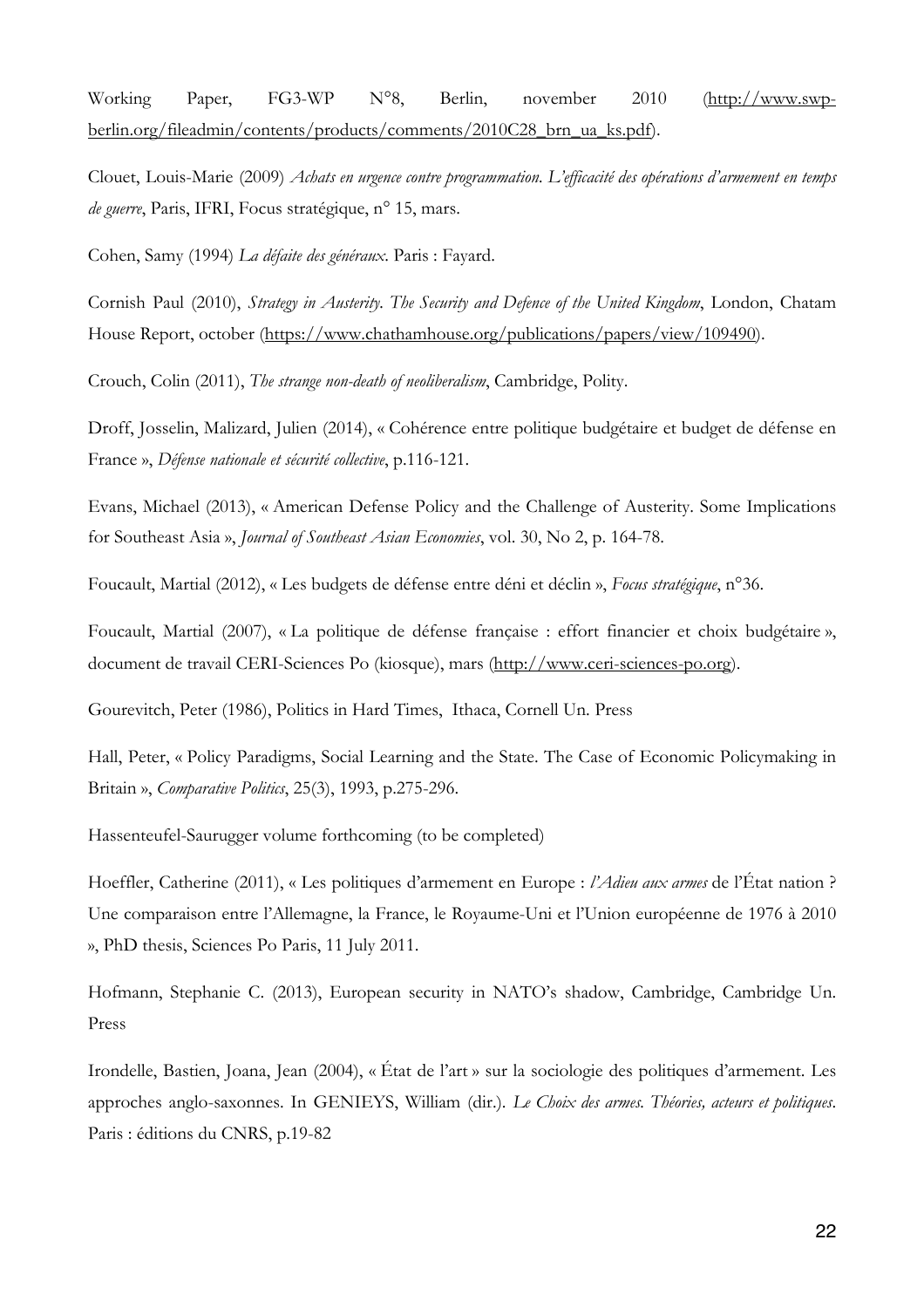Irondelle, Bastien (2011), « Qui contrôle le nerf de la guerre ?», in P. Bezes, A. Siné eds., Gouverner par les finances publiques, Paris, Presses de Sciences Po.

Irondelle, Bastien (2011a), *La réforme des armées en France. Sociologie de la décision*, Paris, Presses de Sciences Po.

Keller Patrick (2011); « Challenges for the Defence Budget after the Economic Crisis. A European View », *Current Challenge for Disarmament and Peace operation on the Political Agenda*, VII Conference of Forte de Copacabana, International Security. A European-South American Dialogue (http://www.kas.de/wf/doc/5177-1442-5-30.pdf).

Kickert, Walter J. M., Randma-Liiv, Tiina Europe managing the crisis. The politics of fiscal consolidation, London: Routledge, 2015

Kickert, Walter J. M., Randma-Liiv, Tiina, Savi, Riin, Politics of fiscal consolidation in Europe: a comparative analysis, International Review of Administrative Sciences, 2015, vol. 81(3), p. 562-584.

Krepinevich, Andrew, Chin, Simon, Harrison, Todd (2012), *Strategy in Austerity*, Washington D.C., CSBA (Center for Strategic and Budgetary Assessments).

Larrabee F. Stephen, johnson, Stuart E., Gordon John, Wilson Peter A., Baxter Caroline,Li Deborah, Trenkov-Wermuth Calin (2012), *NATO and the Challenges of Austerity,* Santa Monica, Rand Corporation.

Lascoumes, Pierre, Le Galès, Patrick (eds.) (2005), *Gouverner par les instruments*. Paris : Presses de Sciences Po.

Lieberman, Carl (1991), *Making Economic Policy*, Englewood Cliffs, NJ: Prentice Hall.

Lipsky, Michael (1980), *Street-Level Bureaucracy: The Dilemmas of the Individual in Public Service*, New York, Russell Sage Foundation.

Mahoney, J., Thelen, K. eds. (2009). *Explaining institutional change: ambiguity, agency and power*. Cambridge, UK: Cambridge University Press.

Maulny, Jean-Pierre (2010), *L'Union européenne et le défi de la réduction des budgets de défense*, Paris, Les Notes de l'IRIS, Septembre.

Mazmanian D. et Sabatier P.A. (dir.) (1981), *Effective Policy Implementation*, Lexington Books, Lexington, Mass

Meese, Michael J. (2014), « Strategy and Force Planning in a Time of Austerity », *Strategic Forum*, N°287, May 2014, Center for Strategic Research, National Defense University, p. 1-8.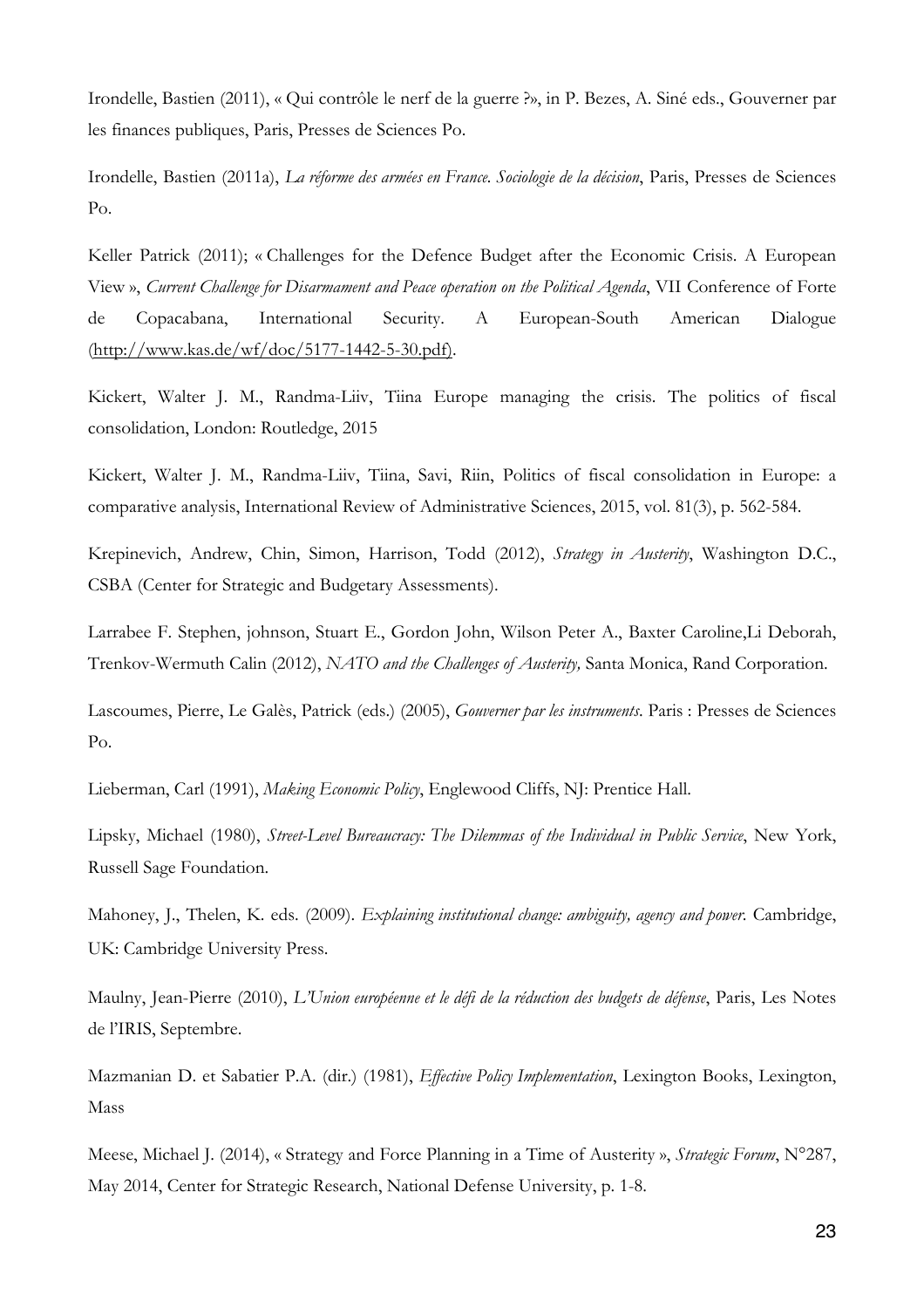Mölling, Christian, Brune, Sophie-Charlotte (2011), *The Impact of the Financial Crisis on European Defence*, DG for External Policies. Policy Departement. European Parlament.

Peters, Guy (2011) Governance responses to the fiscal crisis—comparatives perspectives. Public Money & Management 31(1) p. 75–80.

Pierson, Paul (1993), « When Effect Becomes Cause : Policy Feedback and Political Change », *World Politics*, 45(4), p.595-628.

Pierson, Paul (2004), *Politics in Time. History, institutions and social analysis*. Princeton: Princeton University Press.

Pontusson, Jonas, Raess, Damian (2012) "How (and Why) is This Time Different? The Politics of Economic Crisis in Western Europe and the US," *Annual Review of Political Science,* 15: 13-33.

Pressman J.L. et Wildavsky A. B. (1973), *Implementation : how great expectations in Washington are dashed in* Oakland or why it's amazing that federal programs work at all, this being a saga of the economic development administration as told by two sympathetic observers who seek to build morals on a foundation of ruined hopes, University of California Press, Berkeley, Calif. ; Los Angeles

Sabatier, Paul (1986), « Top-down and Bottom-up Approaches to Implementation Research: A Critical Analysis and Suggested Synthesis », Journal of Public Policy, Vol. 6, No. 1, pp. 21-48

Saurugger, Sabine (2013), Constructivism and public policy approaches in the EU: from ideas to power games. *Journal of European Public Policy*, *20*(6), 888-906.

Saurugger, Sabine, Terpan, Fabien (2016), "Do crises lead to policy change? The multiple streams framework and the European Union's economic governance instruments", Policy Sciences, 2016, 49(1), p.35-53.

Schäfer, Armin, Streeck, Wolfgang (eds.) (2015), *Politics in the Age of Austerity*, Cambridge, Polity.

Scharpf, Fritz. 1991. *Crisis and Choice in European Social Democracy.* Ithaca, N.Y.: Cornell University Press.

Schick, Allen (1983à, « Incremental Budgeting in a Decremental Age », *Policy Sciences*, 16, September, p.1-25;

Schmidt, Vivien, Thatcher, Mark (eds.) (2013), *Resilient Liberalism en Europe's Political Economy*, Cambridge, Cambridge U. P..